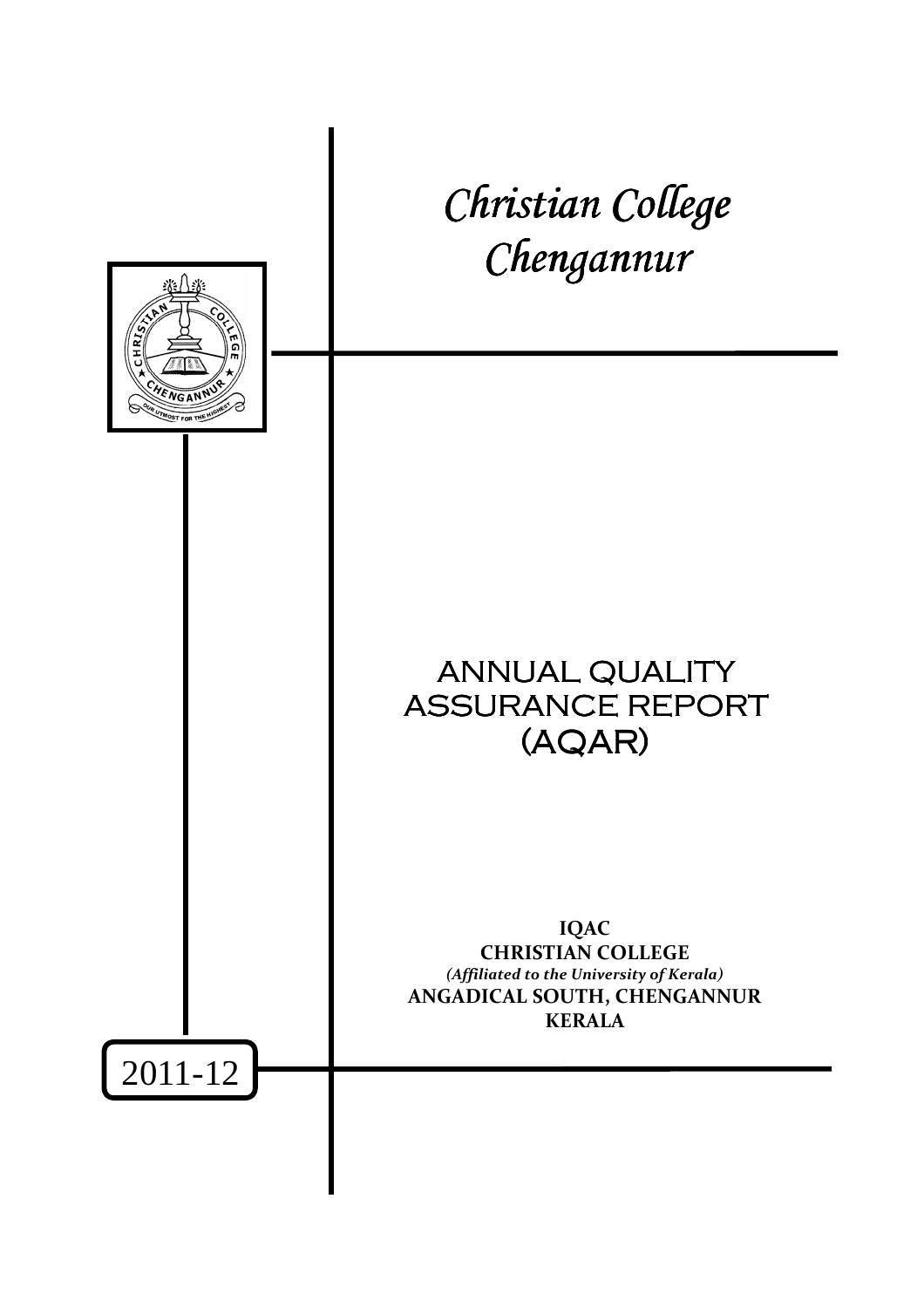# **CHRISTIAN COLLEGE, CHENGANNUR [ACCREDITED WITH B<sup>+</sup> BY NAAC in 2005]**

# **ANNUAL QUALITY ASSURANCE REPORT (AQAR) OF THE IQAC FOR THE YEAR 2011-12**

#### **Introduction**

Christian College, Chengannur, owned and managed by The Malankara Mar Thoma Syrian Church is affiliated to the University of Kerala. It was accredited by NAAC with a B+ in 2005. In the changing global scenario, the college has always focused on academic excellence, character formation, social commitment and search for truth so as to produce intellectually well-trained, morally upright, socially conscious and technology savvy youngsters. Every effort is made by the college to accomplish its ultimate motto "Our Utmost for the Highest". The college has grown into a full-fledged temple of learning with graduate courses in Physics, Chemistry, Botany, Zoology, Mathematics, English, Economics, History and Post Graduate courses in Physics, Analytical Chemistry, Economics and English.

The College was active in various academic, research and extracurricular activities during the academic year 2011-12. Several national seminars, lectures, workshops and conferences were conducted during the reported year. During the year, four young faculty members joined the college. At present, members of the faculty from different Departments are actively engaged in research through minor research projects sanctioned by the UGC and many of them have published research papers in accredited journals. Many teachers attended and presented papers in National and International conferences. All the subject associations and various clubs were active in arranging various programmes during the year. Extension activities of NSS and NCC during the academic year were numerous.

1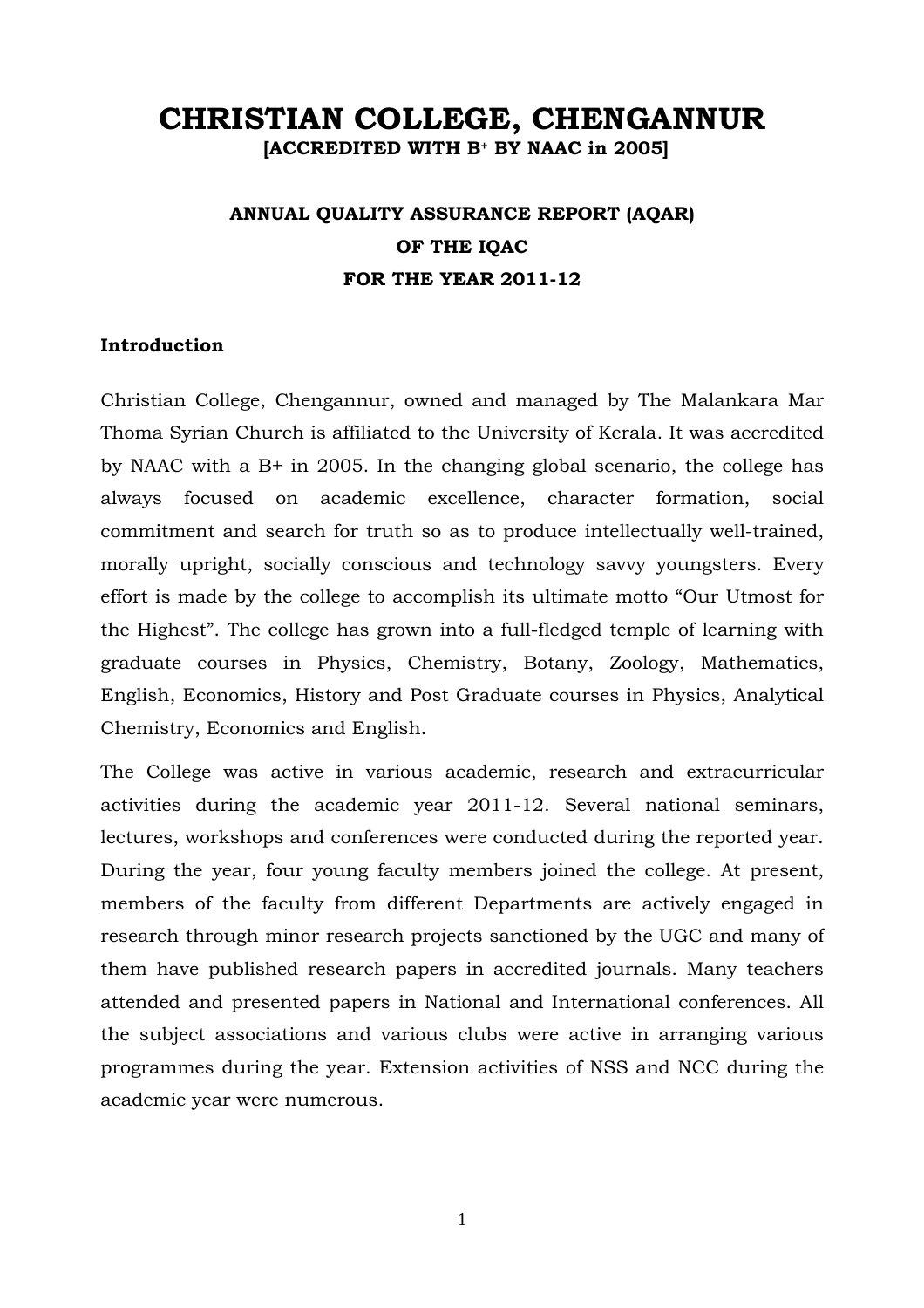# **PART A**

#### **Plan of Action for the Year 2011-12**

The Intern Quality Assurance Cell of the College chalked out long term and short term action plans for ensuring continuous improvement in activities of the institution during 2011-12. The IQAC motivated and monitored various academic and non-academic activities during the year 2011-12 in the light of the long term and short term plan formulated. The IQAC committee discussed the action plan for the year at the beginning of the academic year based on the short term plans envisaged during the last year. A schedule was prepared for convening the Planning Board, Academic Committee, Research and Analysis Committee, Computer Education Committee, Library Advisory Committee, Career Guidance and Placement Cell, etc., and the recommendations of all the committees were consolidated by the IQAC into short term and long term work plans.

The constitution of the IQAC is detailed below:

| Dr. Jacob George     | : Principal & Chairman          |
|----------------------|---------------------------------|
| Sri. Lalu Varghese   | : Co-ordinator                  |
| Sri. K. M. Abraham   | : Joint Co-ordinator            |
| Sri. Mathew Varghese | : Head, Department of Economics |
| Dr. Achamma Alex     | : Head, Department of English   |
| Dr. Johnson Baby     | : Head, Department of Zoology   |
| Dr. Rajan David      | : Department of Hindi           |
| Dr. Desy P. Koruth   | : Department of Chemistry       |
| Sri. Sujesh Baby     | : Department of Chemistry       |
| Dr. Susan Abraham    | : Department of Economics       |
| Sri. Joji Cherian    | : Management Representative     |
| Prof. M. K. Thomas   | : Management Representative     |
| Sri. Alex T. George  | : Office Superintendent         |

The plans evolved by the committee for the academic, co-curricular and research activities of the College during 2011-12 are listed below: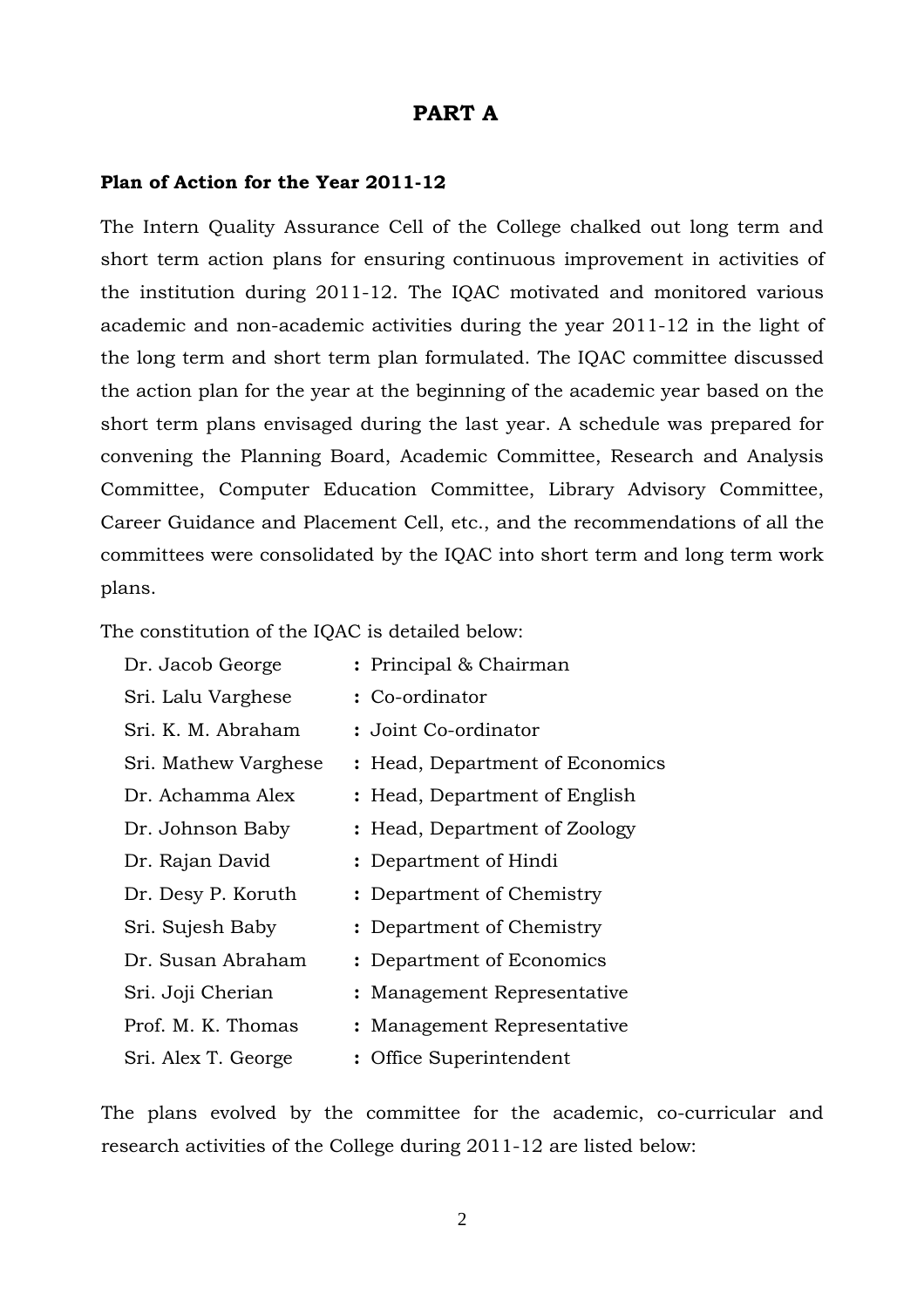- Conduct of more national/regional level seminars by submitting proposals to UGC and other agencies
- Inspire faculty to undertake more research projects and publish research articles in peer reviewed journals
- Instigate teachers to participate in conferences and refresher courses
- Conduct seminars and lectures by Career Guidance and Placement Cell.
- Develop an eco-friendly and plastic-waste free campus
- Plant additional trees in the campus
- Enhance Botanical Garden.
- Complete construction work on Seminar Hall and Meditation Centre
- Shift Gymnasium to a larger area
- Enhance History Museum
- Renovate Student's Toilets and improve Canteen seating facilities
- Refurbish Principal's Room
- Paint the College Buildings
- Sprucing up Auditorium
- Undertake Aluminum Roofing of Main Building

Based on these plans, various activities and programmes were conducted during the report year. The committee evaluated the progress on a regular basis and comments and recommendations for further improvement were issued at various stages.

# **Achieved Outcome in a Nutshell**

All Departments chalked out their plan of action for the year. IQAC carefully monitored the activities of all the Departments and Committees and provided all necessary support for further enhancement of quality.

- Members of the faculty and non-teaching staff offered voluntary services in guidance, counseling and placement, community services, social activities and related matters.
- Attendance of students was constantly monitored and Parent-Teacher-Student (PTS) meetings were organized on a class-wise basis. The Continuous Evaluation grades were also intimated to the parents.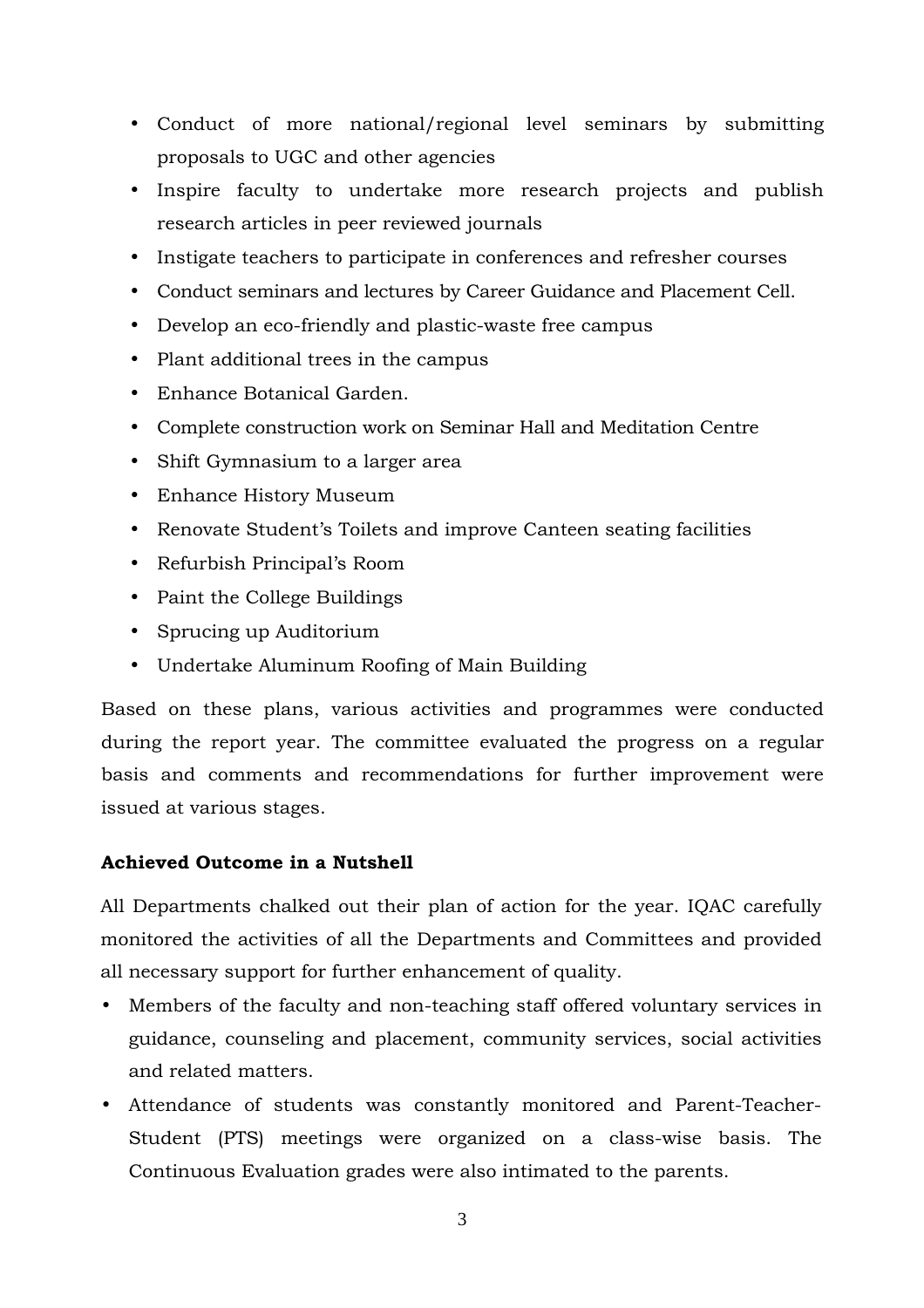- The sustained encouragement and guidance of IQAC has also resulted in the increased participation of students in extracurricular activities like debate, quiz, sports, elocutions, community development programmes organized by the college.
- The Library Advisory Committee members monitored the functioning of the library. The INFLIBNET facility attracted many students. The teaching and non- teaching faculties were also encouraged to use the facilities available in the library.
- Sports and Games received rejuvenation during the year. Various games and sports events were organized within the College on a house-wise basis.
- The efforts of IQAC to inspire the faculty members to undertake more research projects and publish research articles in peer reviewed journals reaped good results.
- Eight teachers published ten research papers in accredited national/ international journals/books during the academic year.
- The participation of Teachers in national/international conferences also increased as a result of the continuous effort of the IQAC. Five teachers presented papers in international conferences and eight in national seminars. Seventeen other teachers participated in National and eight in international seminars/conferences/workshops.
- The principal and five Staff members attended an International Lecture Course on Science and Religious Believes held during 12-14 October, 2011 at Santhigiri Ashram, Aluva organised by the Mar Thoma Higher Education Commission in collaboration with the Faraday Institute of Science and Religion, Cambridge.
- The college conducted 5 National seminars and 3 State level seminars during the academic year with the sponsorship of University Grants Commission. The Seminar Proceedings were published.
- Regular teachers were appointed in place of guest lectures and all vacant posts of non-teaching staff were also filled.
- In consonance with the increased job opportunities available in the private sector and the severe competition among the job aspirants for finding jobs; the need for improvement of soft skills is important. In this regard the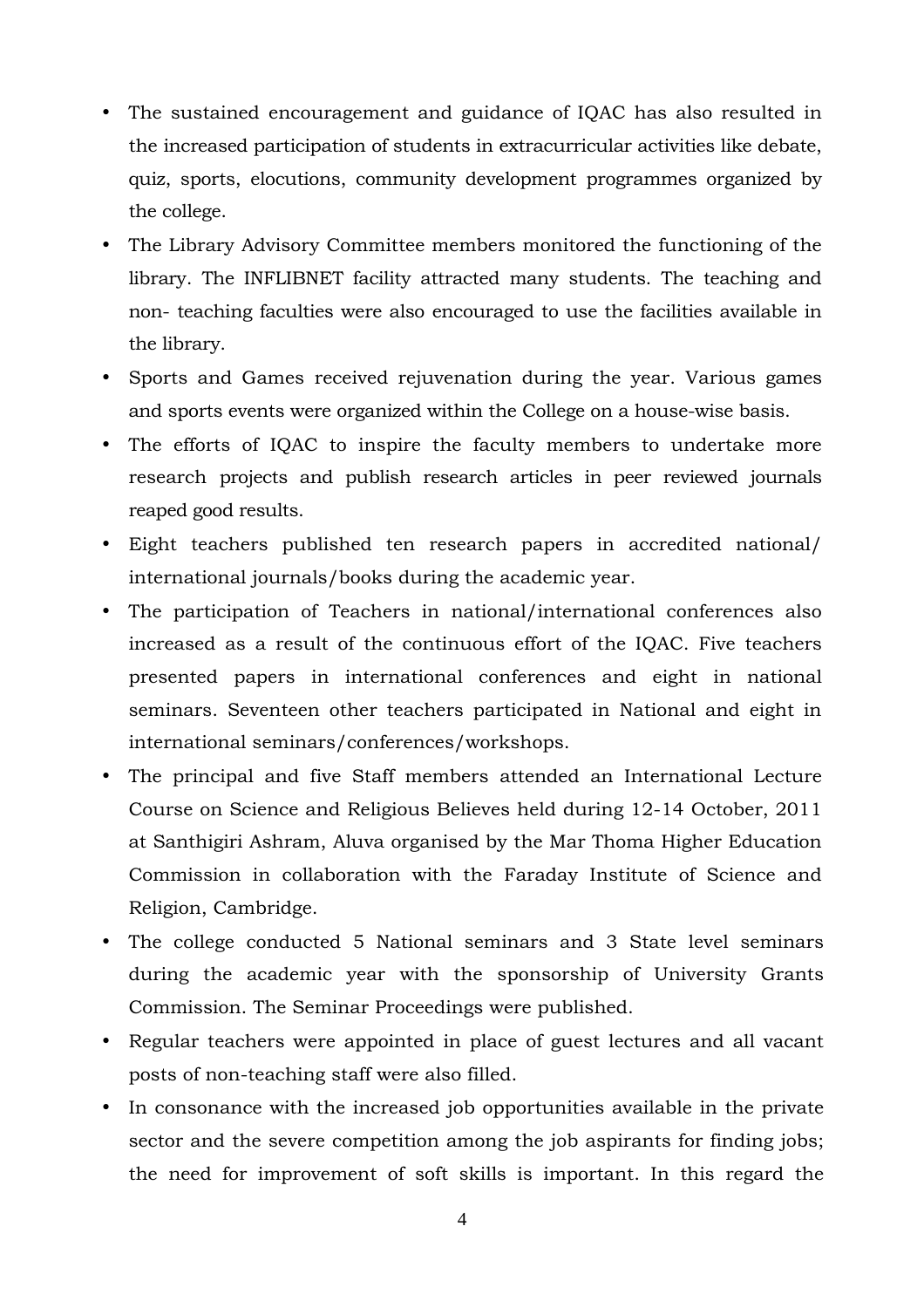Career Guidance and Placement Cell of the college functioned effectively and actively. The Placement Cell organized several campus interviews and 16 students got placement in various companies, banks and other firms. Several programmes like personality development, how to face interview boards, etc., were conducted during the year for the benefit of the students.

• The students were motivated to keep the campus eco-friendly. Seminars were organized related to these topics. This has been reflected in the planting of trees in the college campus, general cleanness of the campus, reduction in graffiti and quantity of plastic waste generated in the campus.

## **PART B**

#### **1. Activities Reflecting the Goals and Objectives of the Institution**

All activities of the college are designed in tune with the motto of the college "Our Utmost for the Highest". Since its inception, the college has existed as a beacon of light for aspiring students in and around Central Travancore which is surrounded by a population, the majority of whom are financially backward.

Some of the policies/objectives followed by the institution:

- Admission and Appointment polices are so formulated that merit is never overlooked.
- Computer training, Communicative English classes and personality development programmes were offered to students.
- No capitation fee other than University/Government fee is collected.
- Sports facilities are offered to students free of cost.
- Strengthening of healthy practices.

#### **2. New Academic Programmes Initiated [UG and PG]**

The college offers eight undergraduate courses (Physics, Chemistry, Zoology, Botany, Mathematics, English, Economics and History) and four postgraduate courses (Physics, Analytical Chemistry, English and Economics).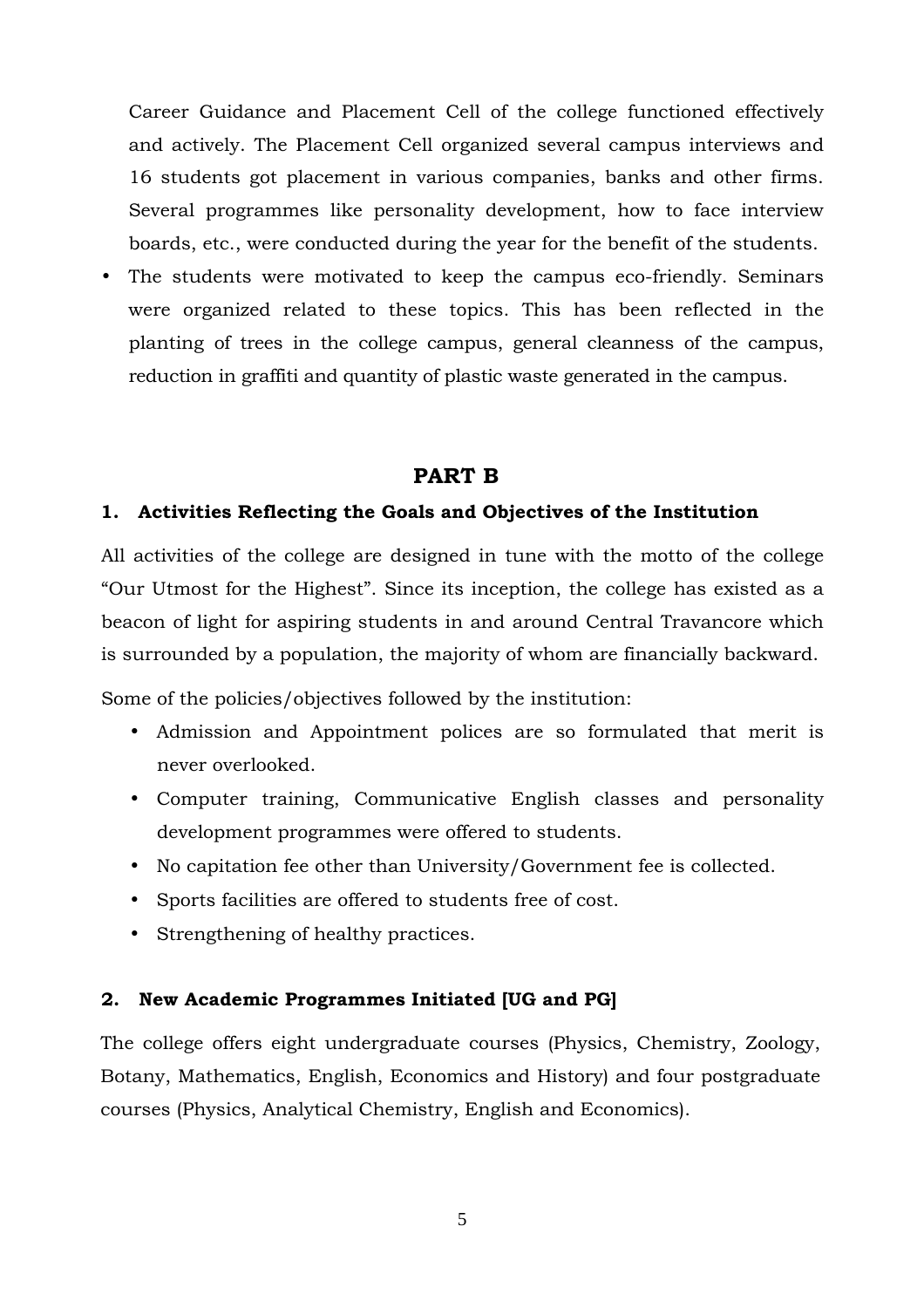Affiliation to the University of Kerala and sanction of the State Government is necessary for starting new courses. The college applied for two new UG and tow PG courses in 2011-12. Though the University sanctioned one of the programmes, Government approval is still pending. To fill the gap in the curricula, the institution introduced five certificate and eleven add-on courses to increase competency of students in the job market (Internet utilities, Desktop Publishing, Microsoft Office, Photoshop, C-Programming, Yoga and Meditation, Soap Making, Mushroom Cultivation, Aquarium Construction, Museology, Biodiversity Management, Information Retrieval from Library Resources, MS Word, MS Power Point, MS Excel and Soft Skills).

#### **3. Innovations in Curricular Design and Transaction**.

The college follows the syllabi and the curriculum formulated by the University of Kerala. CBCSS was introduced for UG students with effect from the academic year 2010-11 onwards. In addition to the Core and Complimentary courses offered, an open course is mandatory for all the students during the fifth semester of their program. With this, students have the option to choose an open course of their choice. Under this scheme, a student can opt for an open course offered by any department other than his/her parent department. The college offers nine such open courses which include energy physics, pharmaceuticals, horticulture, public health and hygiene, communicative applications in English, history of human rights movement, human resource management, health and fitness education. Three hours are allotted per week for the course and it carries a credit of two. A student can choose an open course offered by any department other than his/her parent department. Courses not taught in the college can also be opted as open courses. Other than the nine courses offered by the College, the University of Kerala offers other open courses listed on its website, for which the student can opt for, if so desired by them. Dr. Achamma Alex, of the Departments of English served as a member of the Board of Studies (English).

Several teachers participated in workshops conducted by the University for Curriculum Design.

6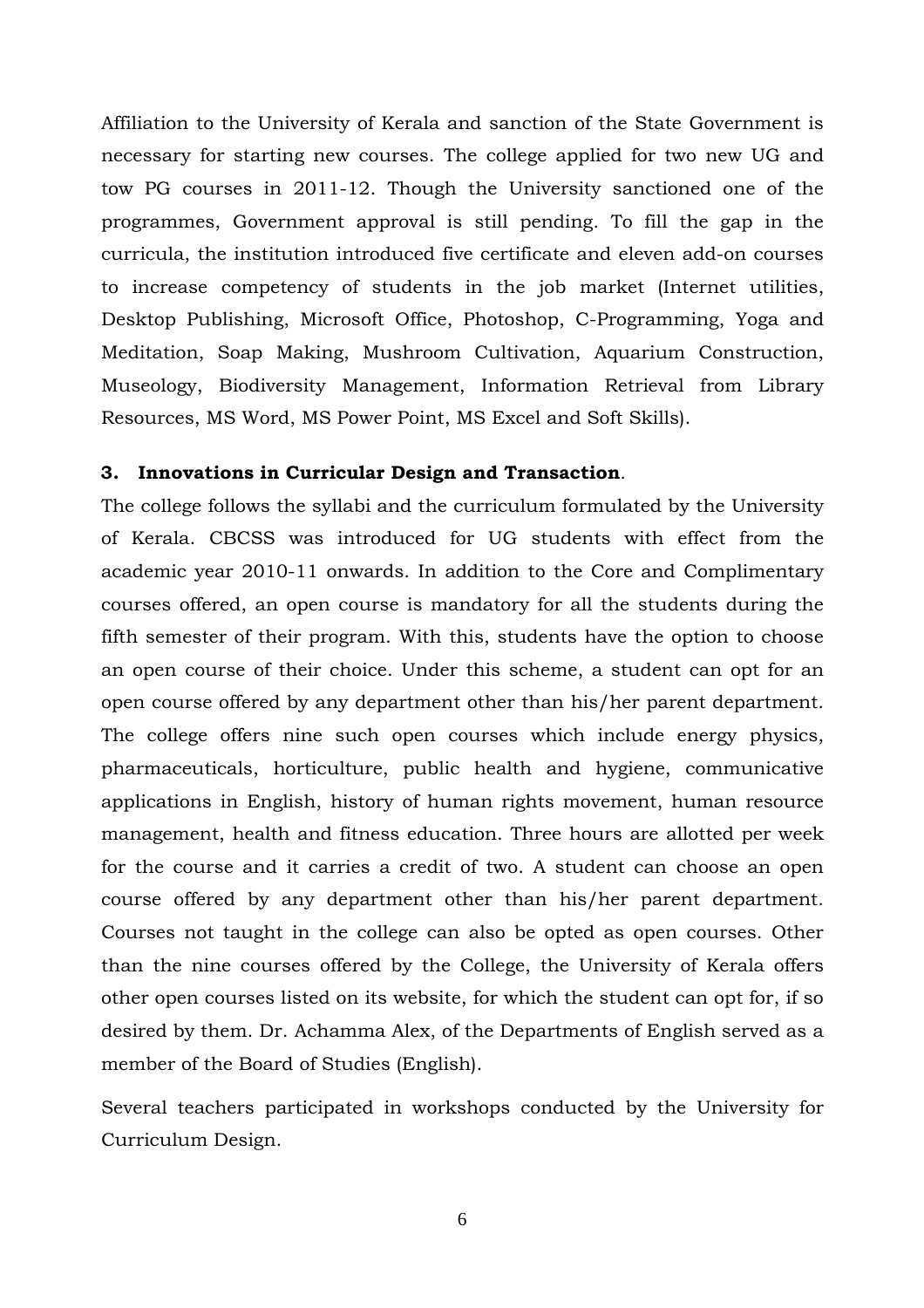#### **4. Inter Disciplinary Programmes Started**

Interdisciplinary subjects like Mathematics with Computer Applications, Physics with Computer Applications are also available to the students. New developments in the field of Nuclear Physics, Nano Technology, Materials Science and DNA manipulations are incorporated in the modified syllabus. In the revised curriculum for Botany, Zoology, Physics, Chemistry and Economics, Environmental studies are included. The thin film coating and high temperature furnace facilities of the Research Lab of the Department of Physics are also used by many students of the Department of Chemistry of this College. Many students and faculty members from nearby colleges also utilize these instruments for sample preparations.

#### **5. Examination Reforms Implemented**.

The College has an Examination Committee consisting of senior faculty members. In addition to this, every Department has its own examination committee under the leadership of the respective Heads of the Department. This committee works in conjunction with the College Examination Committee. In the reported year, the committee continued the two-tier examination system - a series of tests organized by the concerned Department and terminal examinations by the college - for the final batch of annual scheme students. Continuous Evaluation (CE) was conducted for the CBCSS students. Two internal examinations were organised by the College for each semester. CE Results and student attendance were monitored and conveyed to parents. Two PTS meetings each, were organized for all the classes during the academic year in which the general progress and behavior of the students were discussed. Feedbacks collected from the parents were consolidated and evaluated by respective Departments.

## **6. Candidates Qualified NET/ GATE/SET** etc.

Post graduate students are encouraged to appear for NET, SET and other competitive examinations. Four students qualified for JRF/CSIR/NET and twelve for SET during 2011-12.

#### **7. Initiative Towards Faculty Development Programme**

Three faculty members of the college were granted FDP scheme of the University Grants Commission during the XI plan. Hysen Thomas [Physics]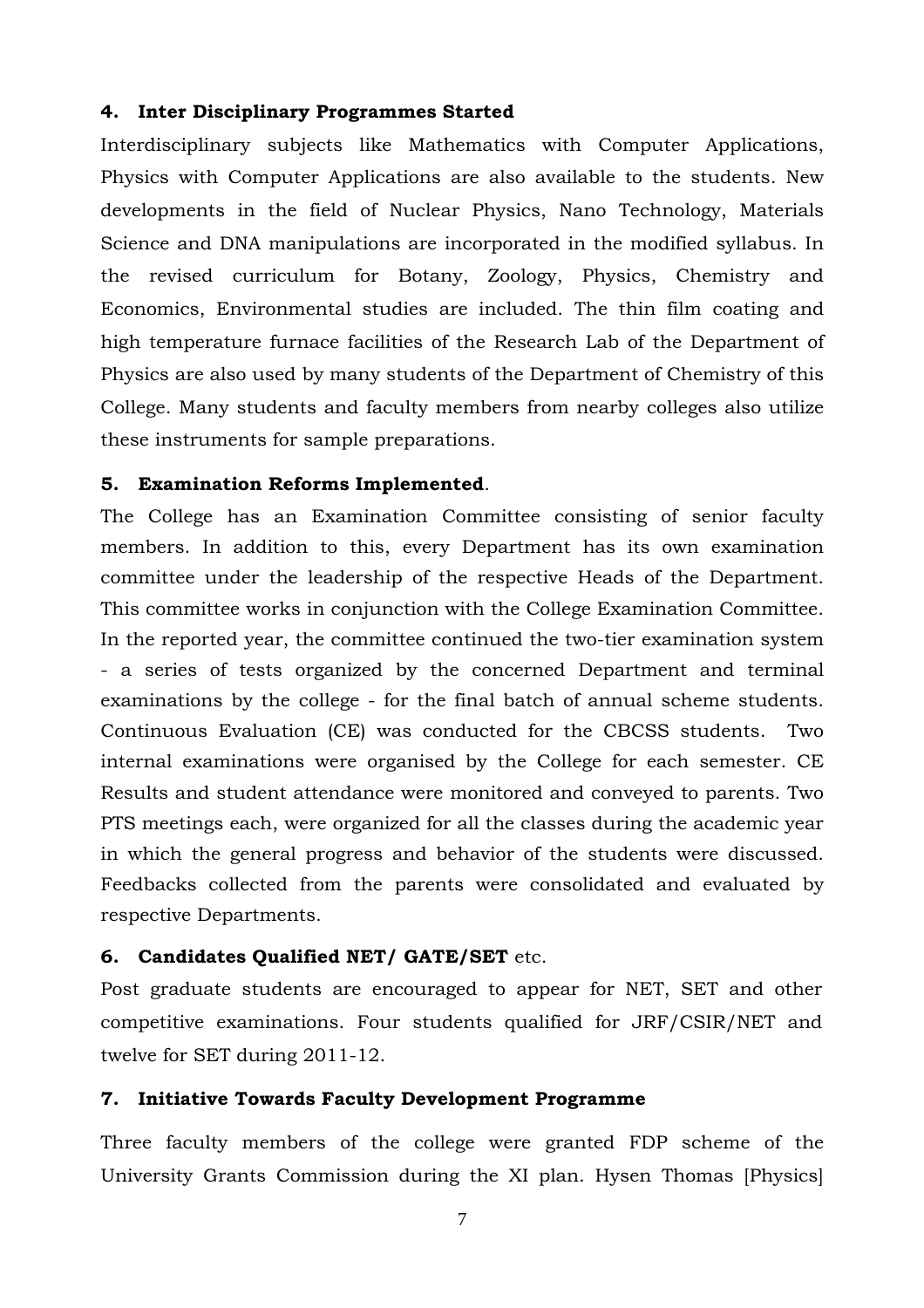and Jisha John [Economics] are continuing their research, utilizing the FDP scheme. A. Abraham rejoined duty on completion of his P.hD. work. He is expected to submit his thesis shortly. In addition, Preetha Karnavar [Zoology] has been accepted under FDP for pursuing Ph.D. She is in the process of completing the administrative formalities. Nine members of the faculty are utilizing the college infrastructural facilities for part-time research work.

#### **8. Total Number of Seminars/ Workshops Conducted**.

#### **A. Seminars Organized by Departments and the College**

The college conducted five National seminars, one National Workshop and 2 state level seminars during the academic year with the sponsorship of University Grants Commission.

- 1. A State level Seminar on 'Kadhakali-Text and Theatre-the Classic performing Art form of Kerala' was organized by the Department of Malayalam sponsored by UGC during 29-30 July 2011. Dr. Mankulam Krishnan Nampoothiri inaugurated the seminar. Dr. V.V. Prasad, Smt. Bindu Sanil, Dr. P. Venugopalan and Dr. Harish Chandran Achary were the invited speakers. Kathakali was staged by the Ampalapuzha Sandarsan Kathakali Vidhyalaya under the leadership of Kalamandalam Shanmukhan, Kalamandalam Vijayakumar, Kalamandalam Vinod and Pathiyoor Sankarankutty
- 2. A National Seminar on 'Current Trends in Materials Science' was organized by the Department of Physics sponsored by UGC and KSCSTE during 4-6 August 2011. Dr. R. Dhanasekharan, former Director, Crystal Growth Centre, Anna University inaugurated the seminar. Dr. M. R. Anantharaman, Dr. K. P. Vijayakumar, Dr. N.V. Unnikrishnan, Dr. Mohana Chandran Dr. George Varghese, Sri. K.G. Madhu, Dr. C. Sudha Kartha and Dr. Rachel Oommen were the invited speakers. Proceedings of the seminar was released during the inaugural session.
- 3. A National Seminar on 'Emerging Trends in Biodiversity Conservation and Sustainable Management' was organized by the Department of Zoology sponsored by UGC, KSCSTE and KSBB during 25-26 August 2011. Dr. R.V. Varma, Chairman, Kerala State Biodiversity Board inaugurated the seminar.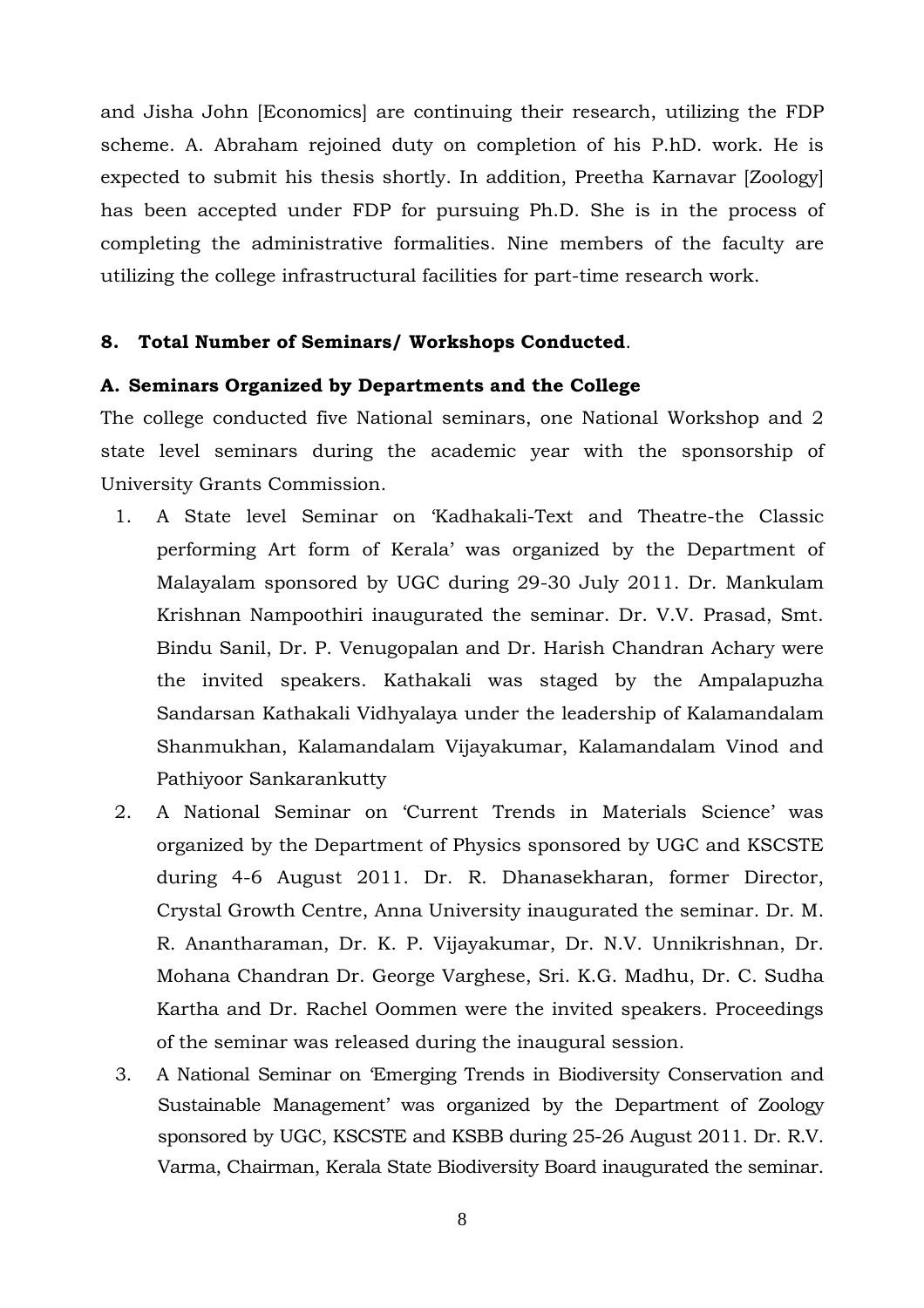Dr. S. Balaravi, Dr. Priyadarshanan Dharmarajan, Dr. A. Bijukumar, Dr. Sanil George and Dr. P.S. Easa were the invited speakers. Proceedings of the seminar and DVD were released during the inaugural session.

- 4. A National Seminar on 'Deconstructing Foundations: Post Modern Perspectives in Writing' was organized by the Department of English sponsored by UGC during 1-2 September 2011. Rt. Rev. Dr. Thomas Samuel Bishop inaugurated the seminar. Dr. Murali Sivaramakrishnan, Dr. Jameela Beegum, Dr. V.B Vinod were the invited speakers.
- 5. A National Seminar on 'Protection of Human Rights in Kerala' was organized by the Department of History sponsored by UGC during 23-24 September 2011. Sri. B. R. P. Bhasker, Senior Journalist inaugurated the seminar. Prof. Patricia Jungo (University of Heidelberg, Germany), Dr. T. P. Sankarankutty Nair, Sri. C. R. Neelakandan, Dr. Asha Bhanu and Sri. Varghese C. Thomas were the invited speakers. Dr. Varghese George, Sri. Raju Abraham M. L. A, Advocate K. Sivadasan Nair M.L.A and Prof. K. A. George led the panel discussion on the "Role of Administrative Machinery in the Protection of Human Rights".
- 6. A State level Seminar on 'Theoretical Chemistry' was organized by the Department of Chemistry sponsored by UGC and KSCSTE during 29-30 September 2011. Dr. K. N. Rajasekharan inaugurated the seminar. Dr. Abraham George, Dr. A. Salahuddin Kunju and Dr. G. Krishnan delivered lecturers.
- 7. A National Workshop on Vembanad Wetland conservation was conducted on 2nd February 2012, the International Wet Day under the auspices of Pampa Parirakshana Samithy and the Department of Zoology with the sponsorship of the Directorate of Environment and Climate Change and KSCSTE. Dr Varghese George, Chairman, Kerala State Plantation Corporation inaugurated the Seminar. Prof. M.V.S. Nampoothiry, Sri. V.M. Madavankutty Nair, Dr. Varghese Mathew, Dr. N. Unnikrishnan, Dr. Susan Abraham and Sri. N.K. Sukumaran Nair presented papers.
- 8. A State level Seminar on "Human rights in India: Contemporary Concerns" organized by the Department of Political Science in collaboration with the Department of History, Economics and English was held during 1-2 March 2012 under the sponsorship of UGC. Sri. R. Natarajan, Member, Kerala State Human Rights Commission and retired District and Sessions Judge inaugurated the seminar. Prof. Madavana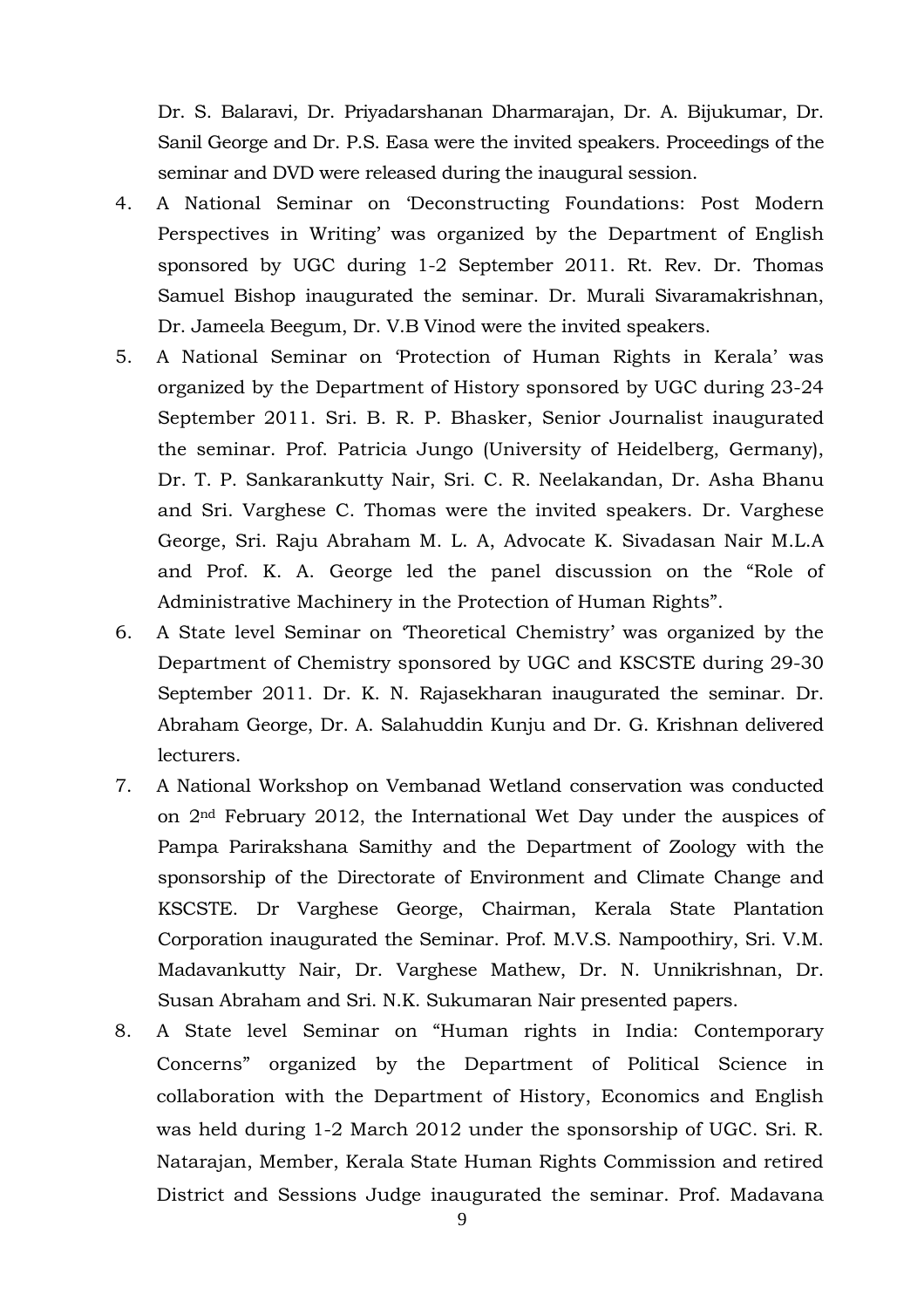Balakrishna Pillai, Director, Department of Communication and Journalism, Mahatma Gandhi University gave the keynote address. Dr. Sebastian Paul Ex. M. P., Dr. Shajimon K. Mathews and Prof. Pylokutty George gave invited talks. The Proceedings of the seminar was released by Prof. Madavana Balakrishna Pillai.

#### **B. Other Seminars**

- a. Science Day celebrations were held on 21st February 2012 under the sponsorship of KSCSTE. Dr. P. J. Jojo gave the keynote on the Focal theme "Clean Energy Options and Nuclear Safety". Quiz competition, Essay competition and power point presentation competition were also held in connection with the celebration.
- b. Dr. M. P. Rajan IISER, Thiruvananthapuram delivered a talk on the "Role of Mathematicians in the Modern World" in the seminar organized by the Department of Mathematics on 6<sup>th</sup> January 2012.
- c. A talk on "Quantum Non locality and Bell Inequality" was delivered by Dr. Moncy V. John on 13th January 2012 in the seminar organized under the auspices of Physics Association.
- d. Prof. Susan George delivered a talk on the 'Values of Education' in the seminar organized by the Botany Association on 5<sup>th</sup> January 2012.
- e. World Heart Day was observed on 29th September 2011 under the auspices of the Department of Zoology. Dr. V. Harikumar delivered a talk on "Essentials on Preventing Cardio Vascular Diseases".
- f. As a part of Gandhi Jayanthi celebrations a quiz competition on the subject "Gandhiji and independent movement" was conducted by the Department of Zoology on 3rd October 2011. A cleaning programme was also organised.
- g. Dr. Joseph Mathai delivered a talk on "Bat Biodiversity and Conservation" on 19th August 2011 in connection with the celebration of the International Year of Bats by the Zoology Association.
- h. A one day workshop on "Vegetative Propagation of Mushroom Cultivation' was organized for the final year B.Sc. Botany main students at Krishi Vijan Kendra Thelliyoor on 4th November 2011.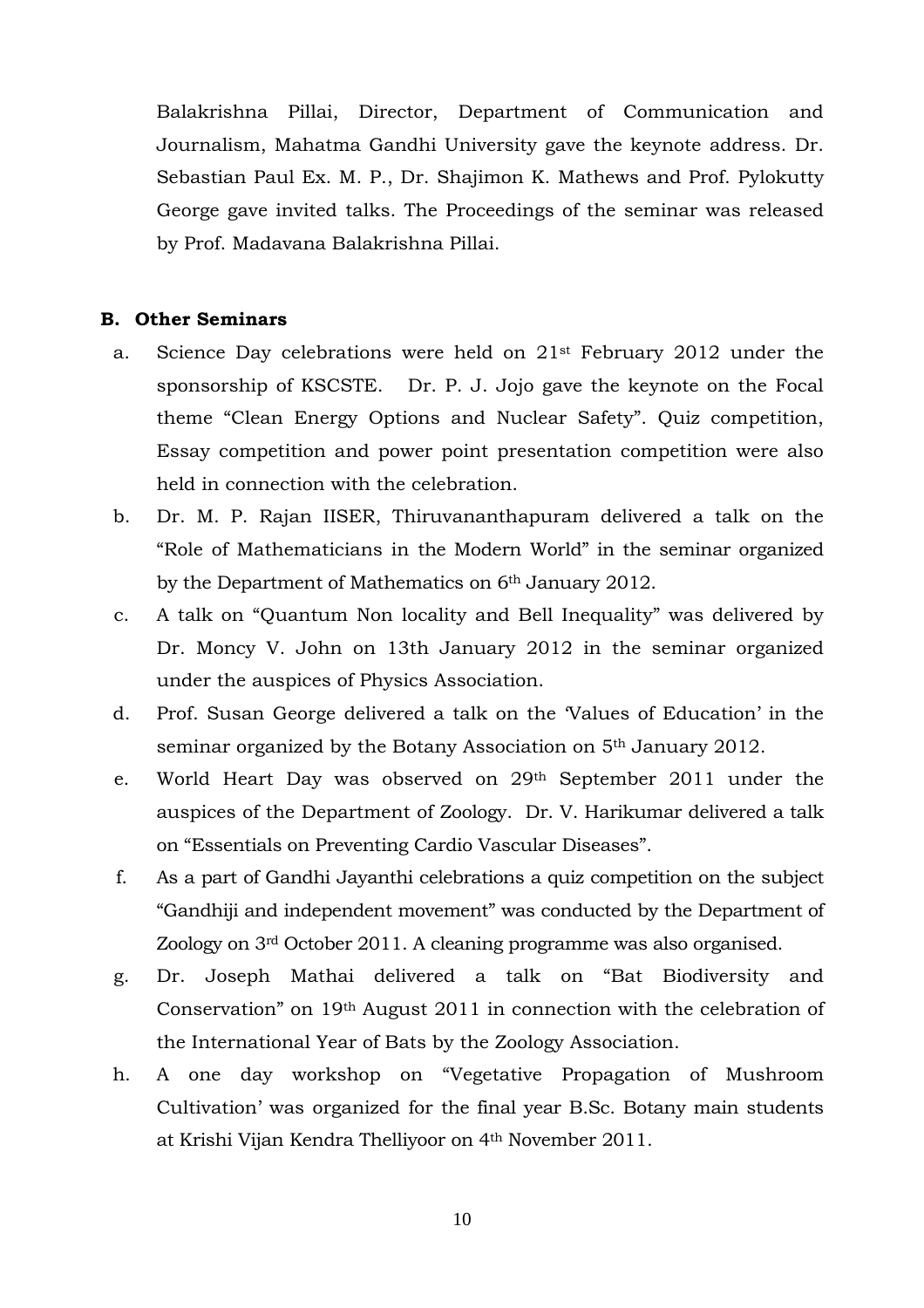#### **C. Other Programmes Organized During 2011-12**

- a. The activities S. C. M. for 2011-2012 was inaugurated by Smt. Daya Bhai on 26th July, 2011. Most Rev. Dr. Geevarghese Mar Coorilose Metropolitan presided over the meeting.
- b. The college-wise celebration of the International Year of Chemistry was inaugurated on 18th August, 2011 by Prof. R.R.C. Varma in the meeting organized by the Department of Chemistry. A consortium of eight colleges headed by Bishop Moore College, Mavelikkara was constituted to arrange lectures in High Schools and Higher Secondary Schools to popularize Chemistry and three teachers of the Department of Chemistry gave lectures in nine Schools.
- c. A debate competition was organized on 8th September 2011 by the Department of Zoology in connection with the Wild Week Celebrations on the topic "Man-Animal Conflict in Kerala". A documentary on Kudremukh National Park was also screened on the same day.
- d. The entire College organised a protest rally in support of the Mullaperiyar agitation. A team consisting of 3 teachers and 50 students visited Chappat, the site of the Mulaperiyar Samara Samidhi hungar stike.
- e. The Library Day was observed on in the College. As part of the event, a library quiz programme was organised and a Best Reader was selected
- f. The Women's Study Unit of the College celebrated International Women's Day by organizing various completions and conducting a talk by Dr. Rosamma Phillip, Mount Tabbore College of Education on 'The Value of Leading a Dignified Life' on 8th March, 2012.
- g. A Department-wise Christmas Carol competition was held on 15th December, 2011 and students of the Department of Physics won first prize. Christmas Carol Service of the College was held on 22nd December, 2011. Most Rev. Dr. Philipose Mar Chrysostom Mar Thoma Valiya Metropolitan delivered the Christmas message.
- h. Post Graduate Students of the Department of English conducted classes for the students of Relief Govt. L. P. School, Chengannur in connection with the outreach programme of the College. On 21<sup>st</sup> December, 2011, a Christmas celebration was arranged at the School and learning materials and sweets were distributed to them.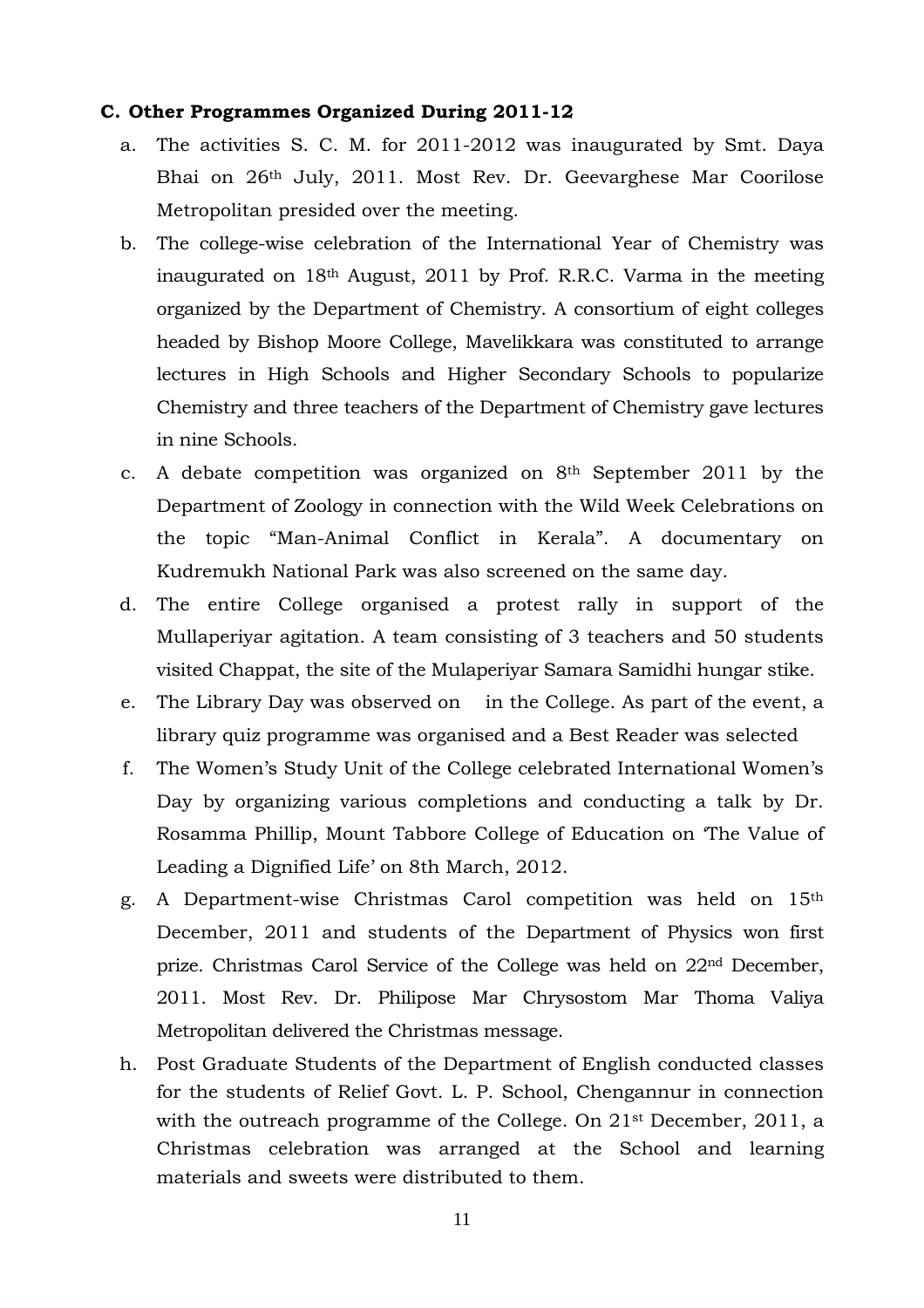- i. The History Association organized a Quiz competition and paper presentation competition on 'Indian History and Culture' on 19th January 2012. A total of 19 teams participated in the quiz competition and 4 in the paper presentation competition.
- j. Part of observing 25<sup>th</sup> January, 2012 as National Voter's day, the students of the college took the National Voter's day pledge.
- k. A campus cleaning drive was organised as part of the Gandhi Jayanthi celebration on 2nd, October, 2011.
- l. Intercollegiate Quiz and Paper Presentation competitions were organized by the Department of Economics on 27th January 2011. Many colleges participated. Trophies and cash prizes were distributed to the winners.
- m. The College hosted the following programmes:
	- Inter-School Central Travancore Sahodaya Complex Cricket Tournament 2011 during 26-27, November and 3-4 December, 2011.
	- Children's Day Celebrations of Y's Men's Club of Chengannur on 12th Novenber, 2011.
	- League competitions of Alappuzha District Cricket Association on 16-17, 23-24 July 2011, and 06- 07 August 2011.
	- Sports Competitions of Chengannur Municipal Council in connection "Keralothsavam' on 18th December 2011.
	- Family Meet of Chengannur Mavelikkara Diocese of Malankara Mar Thoma Syrian Church.
- n. The non teaching staff association conducted a tour to Ramakkalmedu on 13th December 2011.
- o. English Literature students distributed food packets to the needy patients of Government Hospital, Chengannur on 19th December 2011.

## **9. Research Projects**

## **A. Newly Implemented:**

• Dr. Rani Abraham & Dr. Desy P. Koruthu, Department of Chemistry have received a major project entitled' Metallic Nanoparticles: Biogenic Synthesis and their Catalytic and Antimicrobial Applications amounting to Rs.10,73,800/- sanctioned by the U.G.C.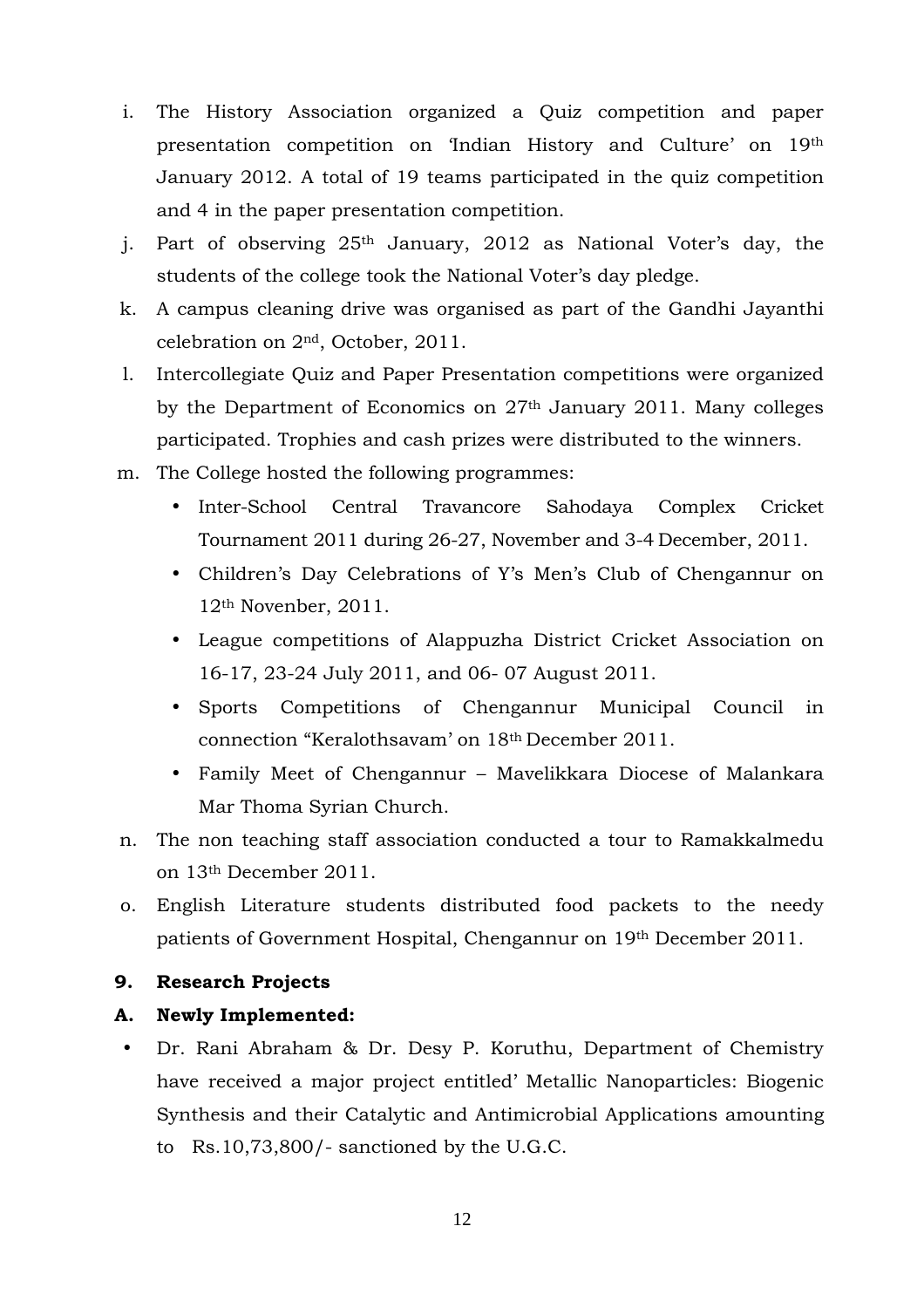• Dr. Jayakrishnan, Department of Physics has received a major project entitled 'Investigation of CuO/Ins Solar Cells Using STM' amounting to Rs.5,45,000/- sanctioned by the U.G.C.

## **B. Completed:**

- a. Prof. Thomas Alex, Department of Botany has completed his minor research project entitled *"Studies on Nutritional Requirement and Improvement of Techniques on Commercial Cultivation of Oyster Mushrooms (Pleurotus SPP)"* amounting to Rs.95,000/- sanctioned by the U.G.C.
- b. Prof. Lalu Varghese, Department of Economics has completed his minor research project entitled *"The Social and Economic Implications of Alternative Dispute Resolution (ADR) System: A Case Study of Cheriyanad Grama Panchayath"* amounting to Rs.75,000/- sanctioned by the U.G.C.
- c. Prof. K. M. Abraham, Department of History has completed his minor research project entitled "*Treatment of Political Prisoners in the Princly state of Cochin during 1935- 1941"* amounting to Rs.70,000/- sanctioned by the U.G.C.
- d. Dr. Johnson Baby, Department of Zoology has completed his minor research project entitled *"Struss Responses in the Teleost, Anavas Testudineus (Bloch) Exposed to Endocrine Distruptors"* amounting to Rs.1, 10,000/- sanctioned by the U.G.C.
- e. Dr. Ligi Cherian, Department of Physics has completed her minor research project entitled *"Spatio-Temporal Resolution of Geomagnetic and Interplanetary Field Compodence"* amounting to Rs.1,26,000/- sanctioned by the U.G.C.
- f. Prof. Ruby Mathew, Department of Physical Education has completed her minor research project entitled *"The Effects of Guided Systematic Aerobic Dance Programme on the Self Esteem of Female College Students*" amounting to Rs.70,000/- sanctioned by the U.G.C.
- g. Dr. Vinoy Thomas, Department of Physics has completed his minor research project entitled "*Preparation, Characterization and realization of Bismuth Based Optical Devises*" amounting to Rs.55,000/- sanctioned by the U.G.C.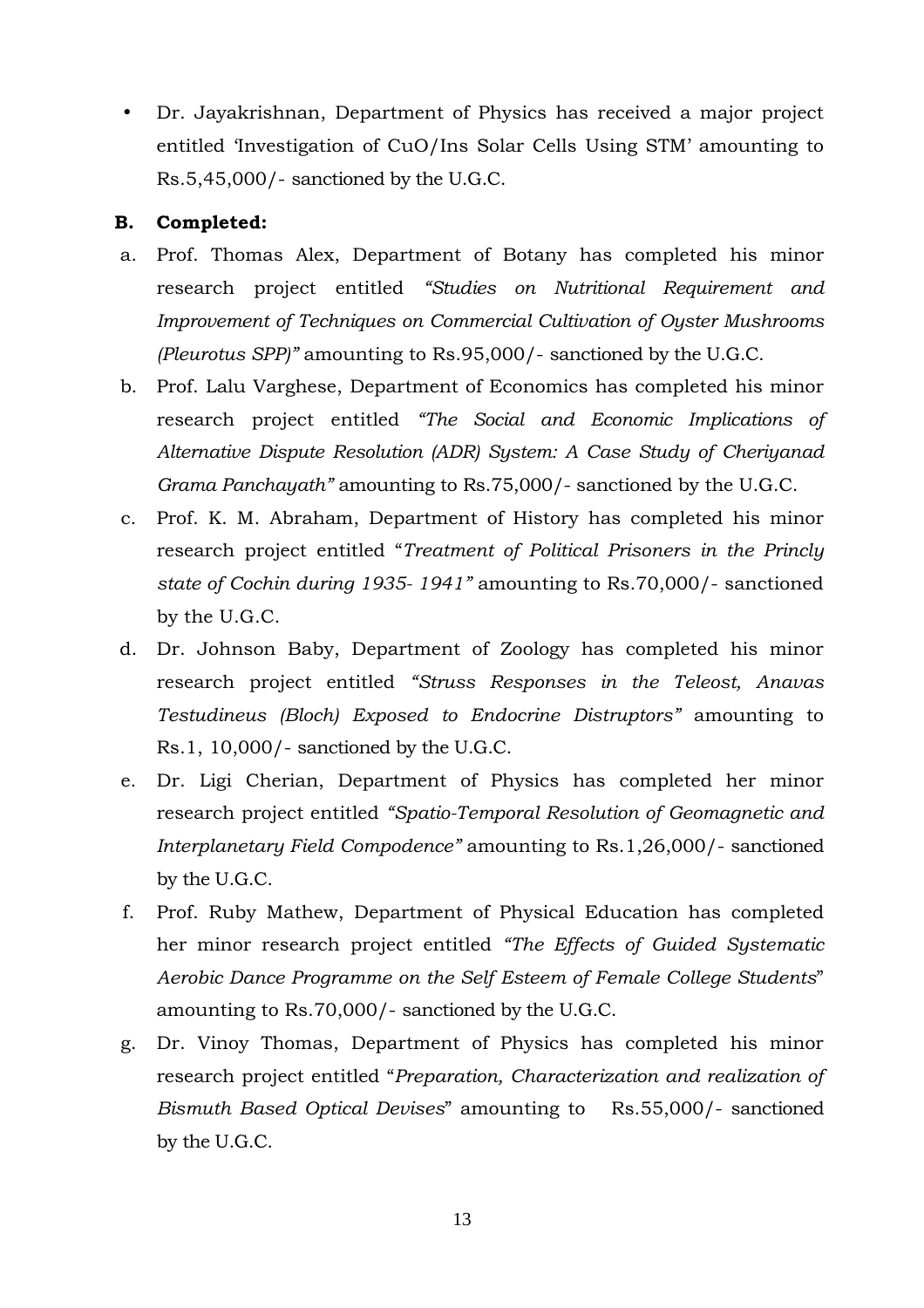- h. Prof. Shalini Rachel Varghese, Department of English has completed her minor research project entitled "*Attempting Environmental Justice – the Literature and Language of Sustainable Living*" amounting to Rs.50,000/ sanctioned by the U.G.C.
- i. Prof. John George Athyal, Department of English has completed his minor research project entitled "*Effectiveness of Models of Teaching and Lecture Method in teaching English at the Higher Secondary Level"* amounting to Rs.1,05,000/- sanctioned by the U.G.C..
- j. Dr. Biju Thomas, Department of Politics has completed his minor research project entitled *"Trends in Russians Foreign Policy and Strategic Relation with India and China"* amounting to Rs.45,000/- sanctioned by the U.G.C.
- k. Prof. Annies Joseph, Department of Zoology has completed her minor research project entitled "*Modulatory Effect of Ambient Minerals on the Anti Oxidative Defense Responses in Shrimps*" amounting to Rs.1,80,000/- sanctioned by the U.G.C.
- l. Prof. Preetha Karnaver, Department of Zoology has completed her minor research project entitled *"Taxonomy and Diversity of Gastropods (Mollusca: Gastropoda) of Kerala Coast*" amounting to Rs.1,20,000/ sanctioned by the U.G.C.
- m. Prof. Tresa Mary Chacko, Department of Mathematics has completed her minor research project entitled *"Analysis of Certain Priority Queuing Systems*" amounting to Rs.75,000/- sanctioned by the U.G.C.
- **10. Patents Generated if Any:**

Nil

**11. New Collaborative Research Program**

Nil

# **12. Research Grants Received from Various Agencies**

In addition to the developmental grants of Rs. 57.90 lakhs, additional assistance of Rs. 25 lakhs, PG grant of Rs. 10 lakhs and other grants of Rs. 4 lakhs sanctioned by the UGC during 2010-11, Rs. 5.8 lakhs was sanctioned as PG grant, Rs 4.8 lakhs as Scholarship Grant for SC/ST/OBC/Minorities and Rs. 40 lakhs as grant for the construction of indoor stadium during 2011-12. Rs. 6.2 lakhs was also sanctioned by UGC for the conduct of six National Seminars/Workshops.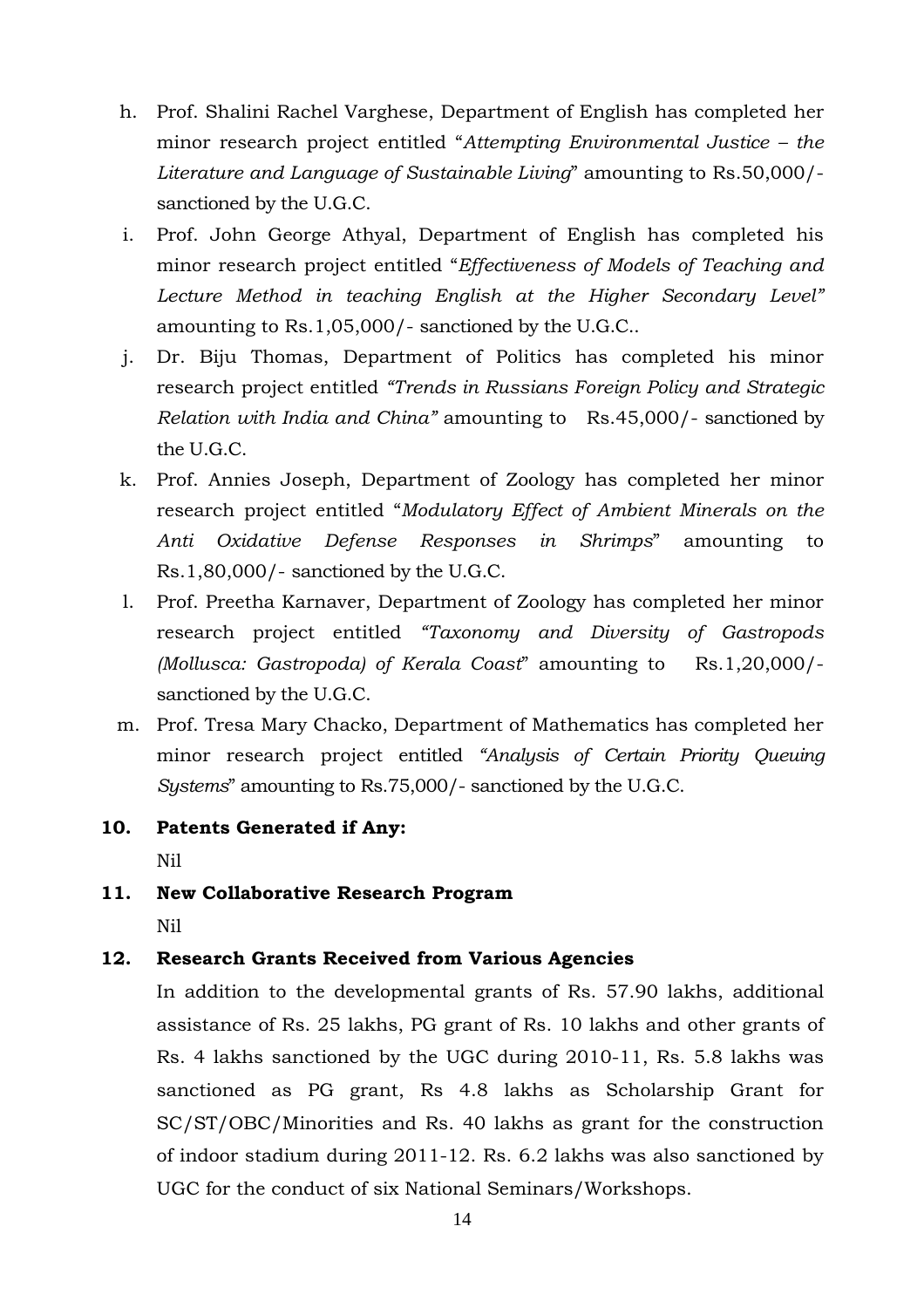#### **13. Details of Research Scholars and Research Activities**

#### *Research Activities*

- a. Dr. Rani Abraham, Department of Chemistry is continuing her major research project entitled "Development of Low Cost Adsorbents and Catalysts from Waste Biomass Fly Ash" amounting to Rs.12,30,000/ sanctioned by the DST.
- b. Prof. Thomas P. Thomas, Department of Botany is continuing his minor research project entitled *"Phytochemichal Studies of Medicinally Useful Alkaloids and Steroids in Selected Species of Solanaceae* " amounting to Rs.1,40,000/- sanctioned by the U.G.C.
- c. Dr. Jyothi Kanchan A. S., Department of Botany is continuing his minor research project entitled *"Cytotoxic Studies of Soluble Protiens from Edible Mushrooms of Kerala on Allium Cepal* " amounting to Rs.1,40,000/- sanctioned by the U.G.C.
- d. Prof. Koshy Mathai, Department of History is continuing his minor research project entitled *Role of Poikayil Sree Kumara Gurudevan in the Upliftment of the Backward Class*" amounting to Rs.65,000/- sanctioned by the U.G.C.
- e. Dr. Abhilash R., Department of Zoology is continuing his minor research project entitled *"Tissue Specific Oxidative Stress Biomakers in Teleost Fish Exposed to Paraquat*" amounting to Rs.1, 20,000/- sanctioned by the U.G.C.
- f. Prof. A. Abraham, Department of Physics, rejoined duty in the college after completing his Ph.D. studies under Faculty Development Programme.
- g. Mrs. Jisha John, Department of Economics and Hysen Thomas Department of Physics are continuing their Ph.D. studies under the Faculty Development Programme of the UGC XI<sup>th</sup> plan.
- h. Nine other teachers are doing part time research.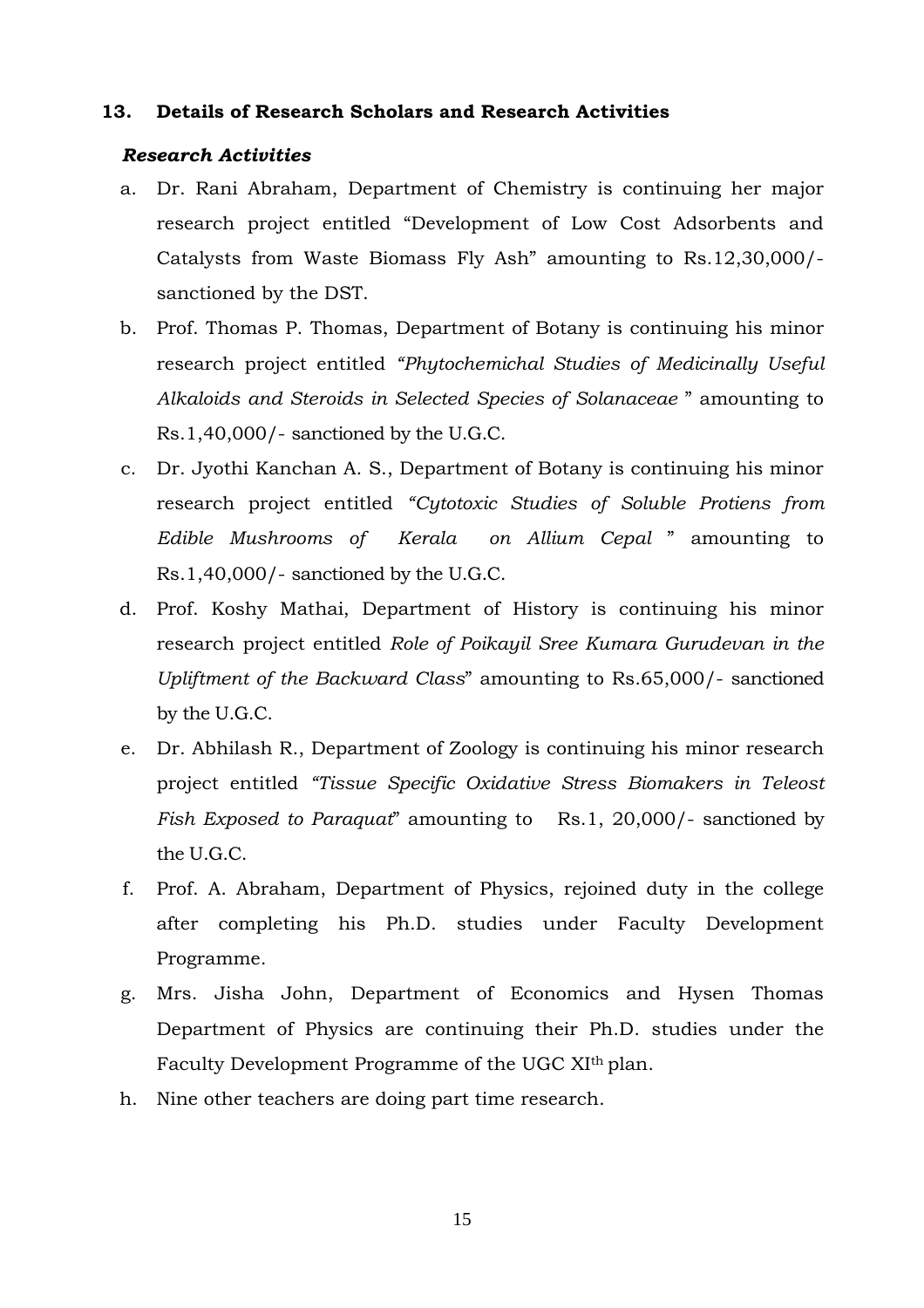# *Students Research Projects*

Students of the following teachers received projects from Kerala State Council for Science, Technology & Environment, Government of Kerala during the academic year.

- 1. Dr. Desy P. Koruthu, Department of Chemistry Rs. 10,000/-
- 2. Dr. Rani Abraham, Department of Chemistry Rs. 10,000/-
- 3. Dr. R. Jayakrishnan, Department of Physics Rs. 9,500/-

# **14. Publication of Faculty Members in Peer Reviewed Journals**

- *Dr. R. Jayakrishnan*, Department of Physics, published a book on 'Photoconductivity for Beginners', LAP, Lambert Academic Press, 2012.
- Ten papers published at the National Seminar on 'Current Trends in Materials Science' organized by the Department of Physics were accepted for publication by IOP Conference Series Journal Material Science and Engineering, London
- The following 8 teachers published 10 research papers in accredited national/international journals/books during the academic year.
- *a. Molice Thomas (Chemistry)*  "Effect of Benzothiazoloyl thiazoles as Secondary Accelerators in the Sulfer Vulcanization of natural rubber" *Rubber Chemistry & Technology* 84, 88 (2011)
- *b. Dr. Sophia K. Philip (Chemistry)*  "Ecofriendly Synthesis of Novel Benzo-1, 2, 3- triazol-1-yl-(N-aryl) amidines and their conversion to Guanidines" *Syntetic Communications,* 41:1593-1602 (2011)
- *c. Dr. Desy P. Koruthu & Dr. Rani Abraham (Chemistry)*  "Antibacterial evaluation, reducing power assay and phytochemical screening of Moringo oleifera leaf extracts: Effect of solvent Polarity" *International Journal of Pharmaceutical Science and Research* 2(11): 2991-2995 (2011)
- *d. Mr. Hysen Thomas (Physics)*  "Self-assembly of CuSO4 nanoparticles and bending multi-wall carbon nanotubes on few layer grapheme surfaces", *Appl. Phys. A*, 105, 469-477(2011) "Nanobubbles stability na multiwall carbon nanotubes straightening on few layer grapheme surfaces" J*. Appl. Phys.,* 110, 044319 (2011)
- *e. Dr. R. Jayakrishnan (Physics)*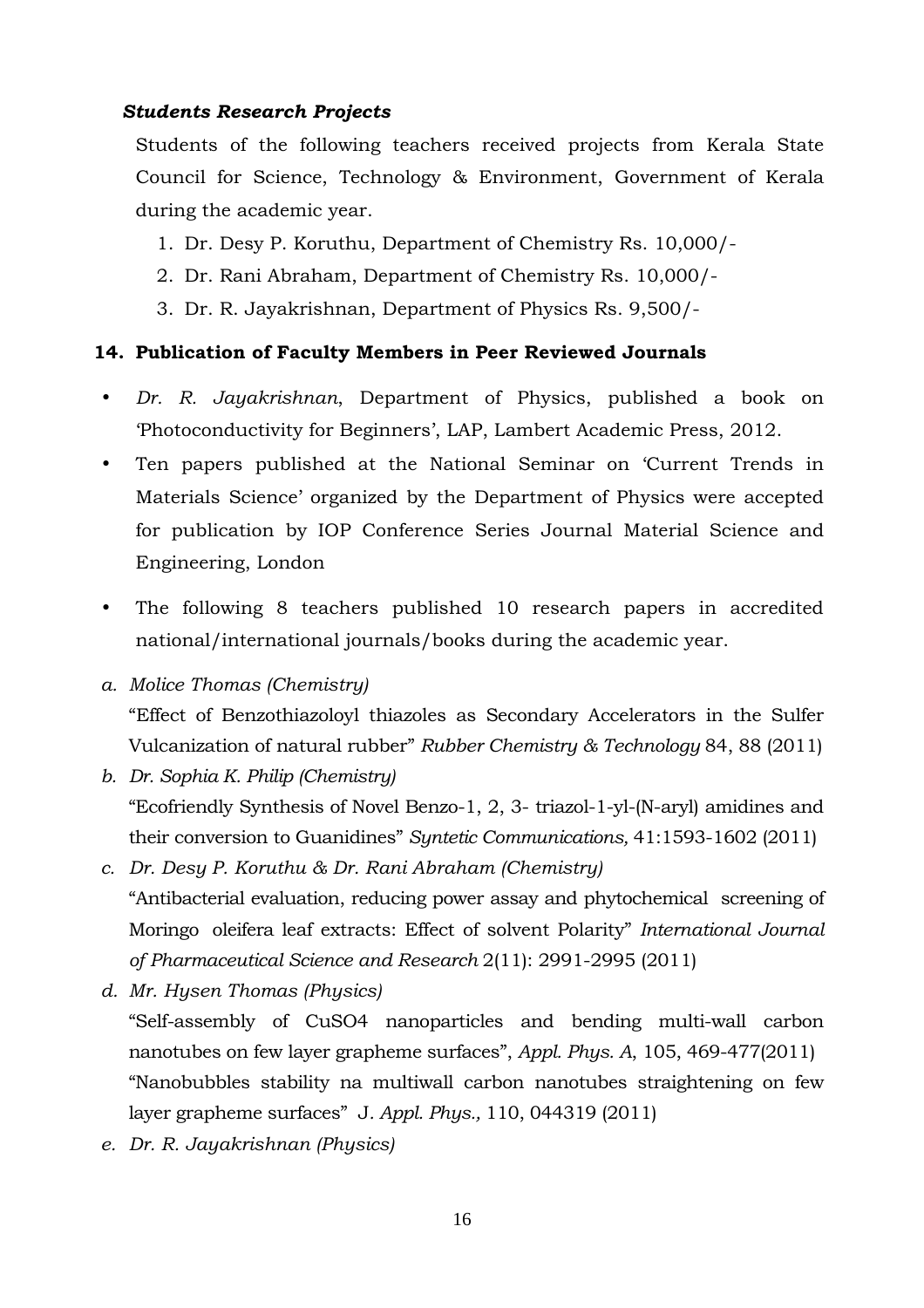"Bias Voltage Controlled Photoluminescence from β - In 2S3 Thin Films", *Materials Science in Semiconductor Processing,* 14, 58-61 (2011)

"Correlation between Solar Cell Efficiency and Minority Carrier Life Time for Batch Processed Multi-crystalline Si Wafers", *Materials Science in Semiconductor Processing,* 14, 223-228 (2011)

*f. Dr. R. Abhilash (Zoology)* 

"Evaluation of Thiodan Induced Changes in Total Protein and Acetylcholinesterase in the Brain of Oreochrmis mossambicus" The Ecoscan, 14(2), 2012 (article in press)

- *g. Leena Liz Mathew (English)*  "The Trauma of Migration in Meena Alexander's Fault Lines" *English Activities Update,* 1, 1(2011)
- *h. Dr. Tiju Joseph Mathew (Physics)*  "Vertical Shear at the equatorial F-region ionosphere during post sunset hours" *Advances in Space Research*, (article in press).

# *Presentation of Research papers in International/National/ Conferences/ Workshops*

- a. **Dr. Achamma Alex** (English) has presented a paper titled "Vampire Myths: Offering Resistance to the Dominant Culture" in the International seminar held during 2-4 November 2011 in the Department of Germanic Romance Studies at the University of London.
- b. **Prof. K. M. Abraham** (History) presented a paper "The Role of the Raja in establishing Portuguese power in Cochin" in the National Seminar held at St. Cyril's College, Adoor during 11-12 October 2011.
- c. **Dr. Vinoy Thomas** (Physics) presented a paper "Surface Plasmon Studies of Silver Nanoparticles on Silica Matrix" at the National Seminar on Physical and Bio-medical applications in Nanotechnology organized by the Department of Physics S. N. College, Kollam during 12-14 October 2011.
- d. **Prof. Shalini Rachel Varghese** (English) has presented a paper titled "Canonisation of 'The Other'-The case of Nalini Jameela's *The Autobiography of a Sex worker* and Mukthar Mai's *In the name of Honour*" in the National Seminar held at St. Thomas College Kozhencherry on 27-28 September 2011.
- e. **Prof. Nirmala Varghese** (English) has presented a paper "A Journey into the Unknown: a Reading of Amitav Ghosh's *Sea of Poppies*" in the national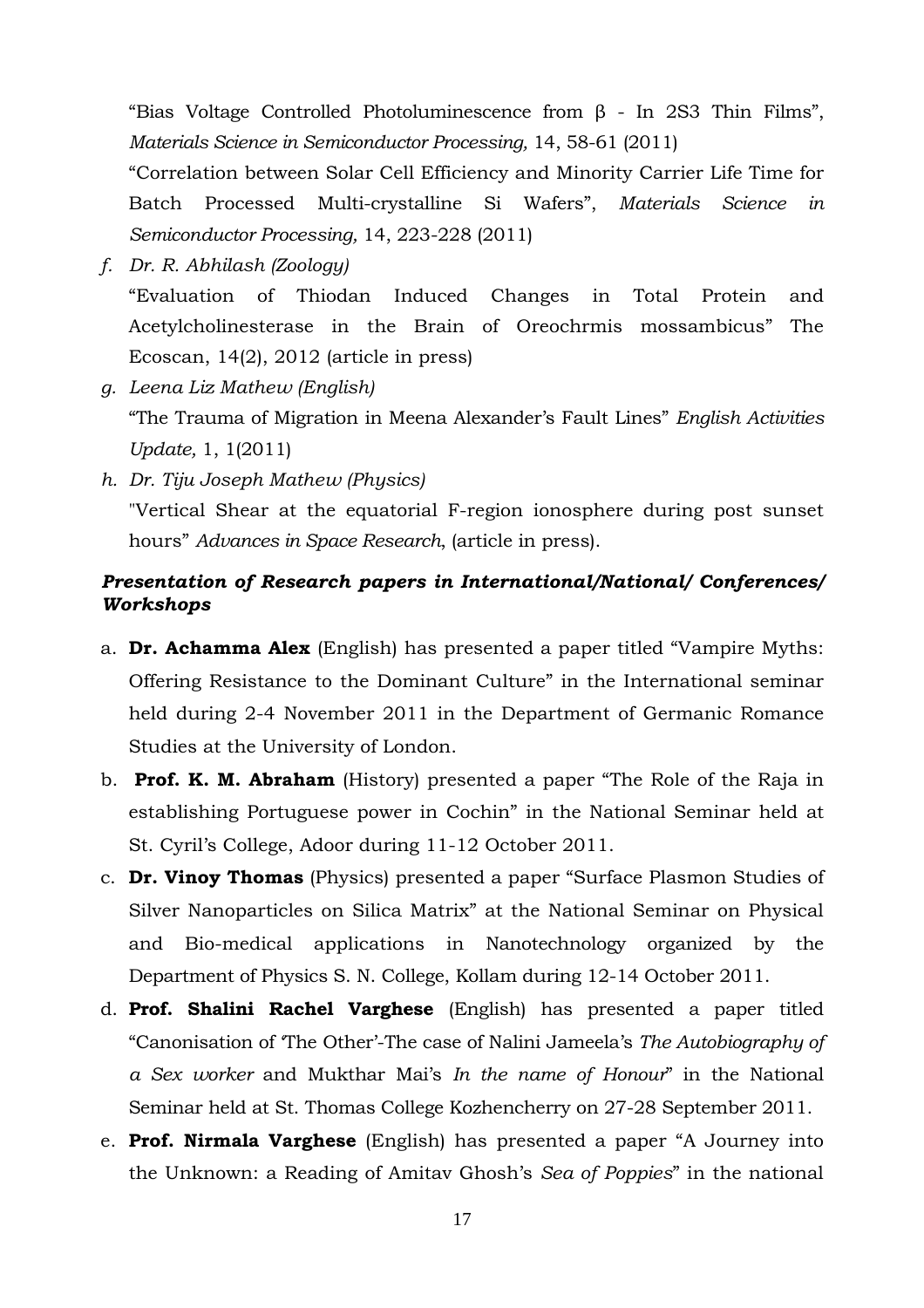seminar held at TKMM College, Nangiarkulangara during 22-23 August 2011. She also presented a paper on "Hegemonic Oppression in Mahaswetha Devi's *Breast Stories*" in the International Conference conducted at Catholicate College, Pathanamthitta during 23-24 January 2012.

- f. **Prof. Alka E. Varghese** (Botony) presented a paper entitled "Biodiversity of the Flora in the Christian College campus, Chengannur at the National Seminar organized by V. T. M. N. S. S. College, Dhanuvachapuram during 23-24 November 2011.
- g. **Prof. Koshy Mathai** (History) presented a paper "Role of Portuguese in Creating Communal Disharmony in Kerala" in the National Seminar held at St. Cyril's College, Adoor during 11-12 October 2011.
- h. **Dr. R. Jayakrishnan** (Physics) presented a paper on "Current Trends in Photovoltaics: Technology and Applications" at the National Seminar on Emerging Trends in Optoelectronic and Solar Energy Nanomaterials, sponsored by the UGC organized by Pazhashi Raja College, Mattannoor during 23-24 September 2011.

He also presented another paper entitled "Nanotechnology for Solar cells" at the UGC sponsored National Seminar organized by St. Thomas College, Kozhencherry on 6th January 2012.

i. **Dr. R. Abhilash** (Zoology) presented a paper in the International conference on Climate Change, forest Resources and Environment entitled "Evaluation of Thiodan Induced Changes in Total Protein and Acetylcholinesterase in the Brain of Oreochromis Mossambicus during 9-11December 2011.

He also presented another paper titled "Effect of Thiodan on Antioxident Enzymesand Lipid Peroxidationin the Gill of Oreochromis Mossambicus" in the National Seminar on Faunal Biodiversityand Endemism of Southern Western Ghats held at N. S. S. College, Pandalam during 17-19, January2012.

j. **Prof. Sujesh Baby** (Chemistry) presented a paper entitled "Phthalaterich water soluble and photo luminescent zinc (II) Coordination polymers with anionic skeletal framework and un precedented structural features" at the international Seminar on 'Modern Trends in Inorganic Chemistry' at Central University, Hyderabad during 10-12 December 2011.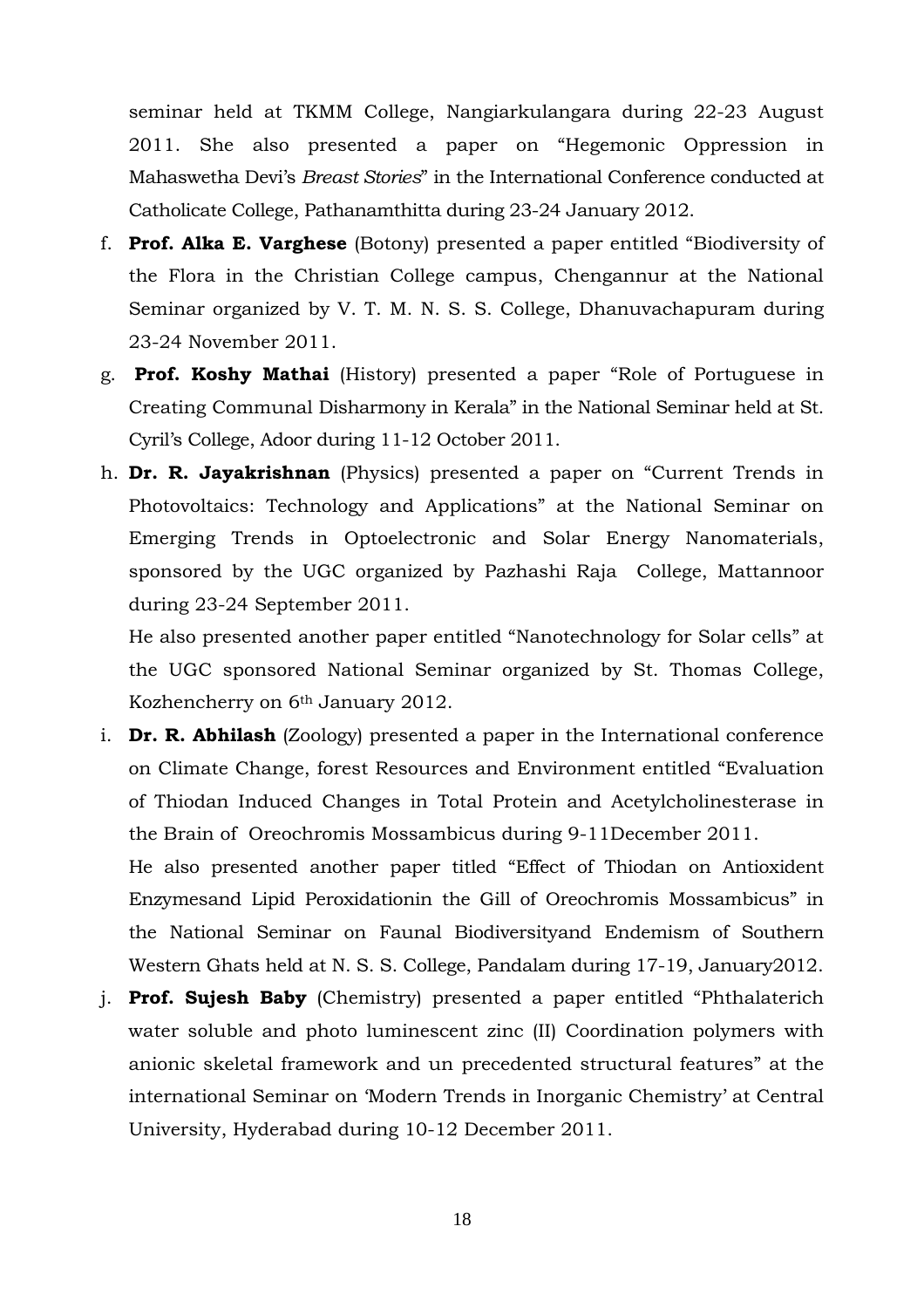k. **Dr. Anej Somaraj** (English) has presented a paper "Satellite TV: The Crystal Ball that opened New Narratives of Reality" in the National seminar held at All Saints Colletge, Thiruvananthaputram during 18 -19 August 2011.

He also presented a paper "The Unchanging Worlds of Simulacras" in the international seminar conducted at Catholicate College, Pathanamthitta during 23-24 January 2012.

- l. **Rani Abraham**, Desy P. Koruthu and Manju P.V, "Coleus Aromaticus plant extract mediated green synthesis of silver nano particles and their antibacterial activity" in the Proceedings of National Seminar held" at Mar Thoma College, Tiruvalla, 2012.
- m. **Desy P.Koruthu, Rani Abraham** "Green Synthesis of silver nanoparticles using Moringa oleifera leaf extract and evaluation of their antimicrobial activities" in the Proceedings of National Seminar METROC at Baselius College,Kottayam ,2012.
- n. **Rani Abraham**, Desy P. Koruthu, "Nanoparticles of magnetite in biomass waste ash: Characterisation by SEM-EDX, XRD and FTIR" in the Proceedings of CTMS-2011, held at Christian college, Chengannur. August 2011

Seventeen other teachers participated in national and eight teachers in international seminars/ conferences/workshops. The Principal and five members of the faculty attended an International Lecture Course on 'Science and Religious Believes' held during 12-14 October, 2011 at Santhigiri Ashram, Aluva organised by the Mar Thoma Higher Education Commission in collaboration with the Faraday Institute of Science and Religion, Cambridge.

## **15. Honours/Awards to the Faculty/University & Govt. Responsibilities**

- 1. Prof. Molice Thomas, Chairperson, Education Standing Committee of the Chengannur Municipality
- 2. Dr. Achamma Alex, Member BOS, University of Kerala
- 3. Dr. Jaykrishnan, Summer Teacher's Research Fellowship, INSA, Madras
- 4. Prof. Lalu Varghese, Convenor, Mal-practice Prevention Squad, University of Kerala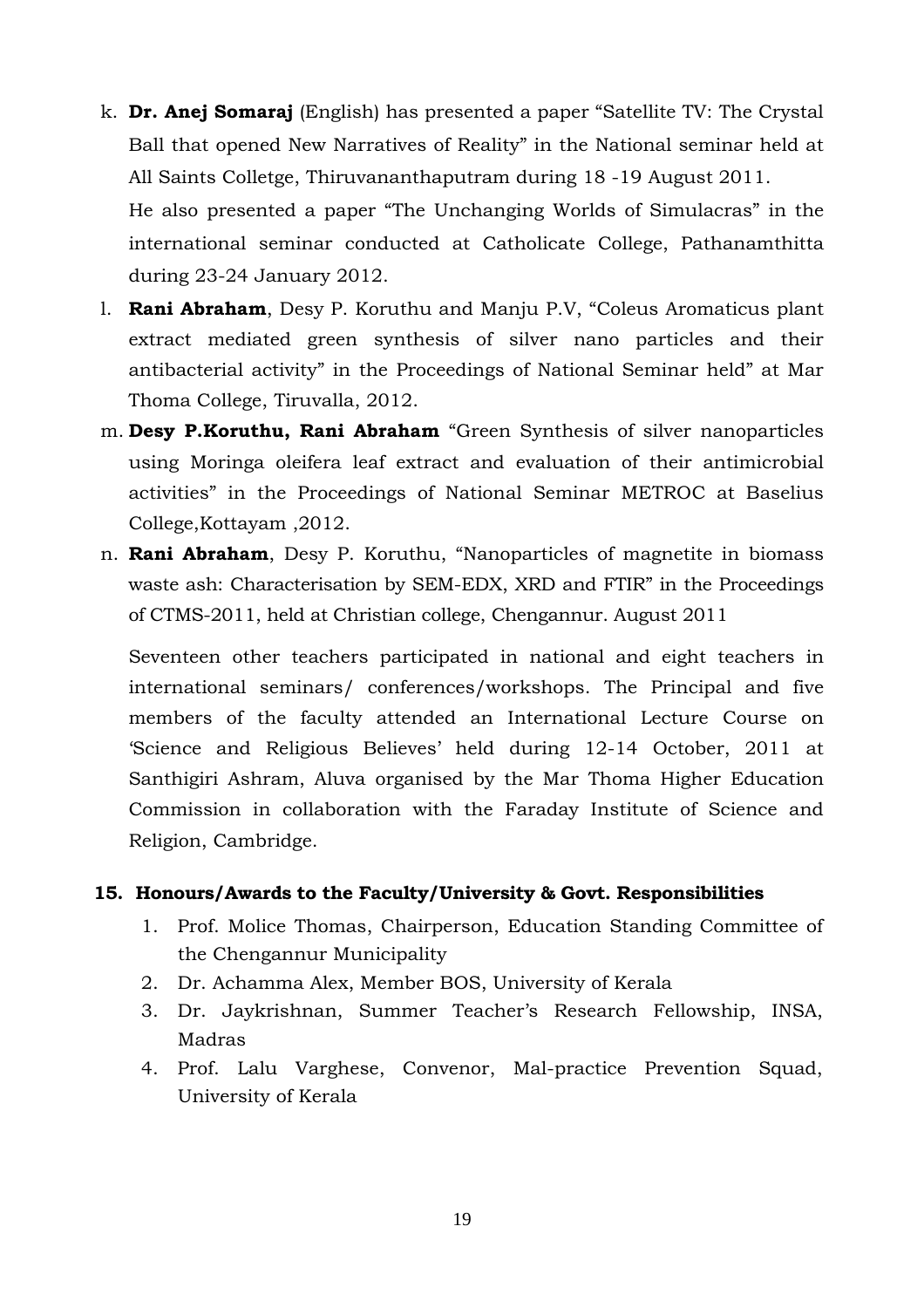# **16. Internal Resources Generated**

The day to day expenses related to the running of the college is met from the generous contribution of Parent Teacher Association (PTA), Alumni and well wishers. The Management also provides financial assistance whenever the need arises. The entire amount so received was utilized for enhancing the quality of services offered.

| <b>S1. No.</b> | Source                     | Amount         |  |  |
|----------------|----------------------------|----------------|--|--|
|                | Parent Teacher Association | 43, 18, 195.00 |  |  |
| 2              | Alumni                     | 15,000.00      |  |  |
| 3              | Faculty and Staff          | 4,44,705.91    |  |  |
| 4              | Miscellaneous              | 1,29,949.00    |  |  |
|                | <b>TOTAL</b>               |                |  |  |

# **17. Details of Departments getting SAP, COSIST (ASSIST)/DST, FIST, etc., assistance/recognition**.

The Department of Physics was sanctioned Rs. 24 1akhs as financial assistance from the Ministry of Science and Technology, Government of India for upgrading the postgraduate teaching and research facilities. The Department received Rs. 18 lakhs as the first allocation and Rs. 1.5 lakh as the second allocation. The third installment is still awaited.

## **18. Community Services**.

The community service of the institution may be classified under these heads:

- 1. Activities of NSS
- 2. Activities of NCC
- 3. Services offered by individual teachers
- 4. Programmes organized by the College.
- 5. Programmes organized by Departments.
- 6. Activities of the College Union.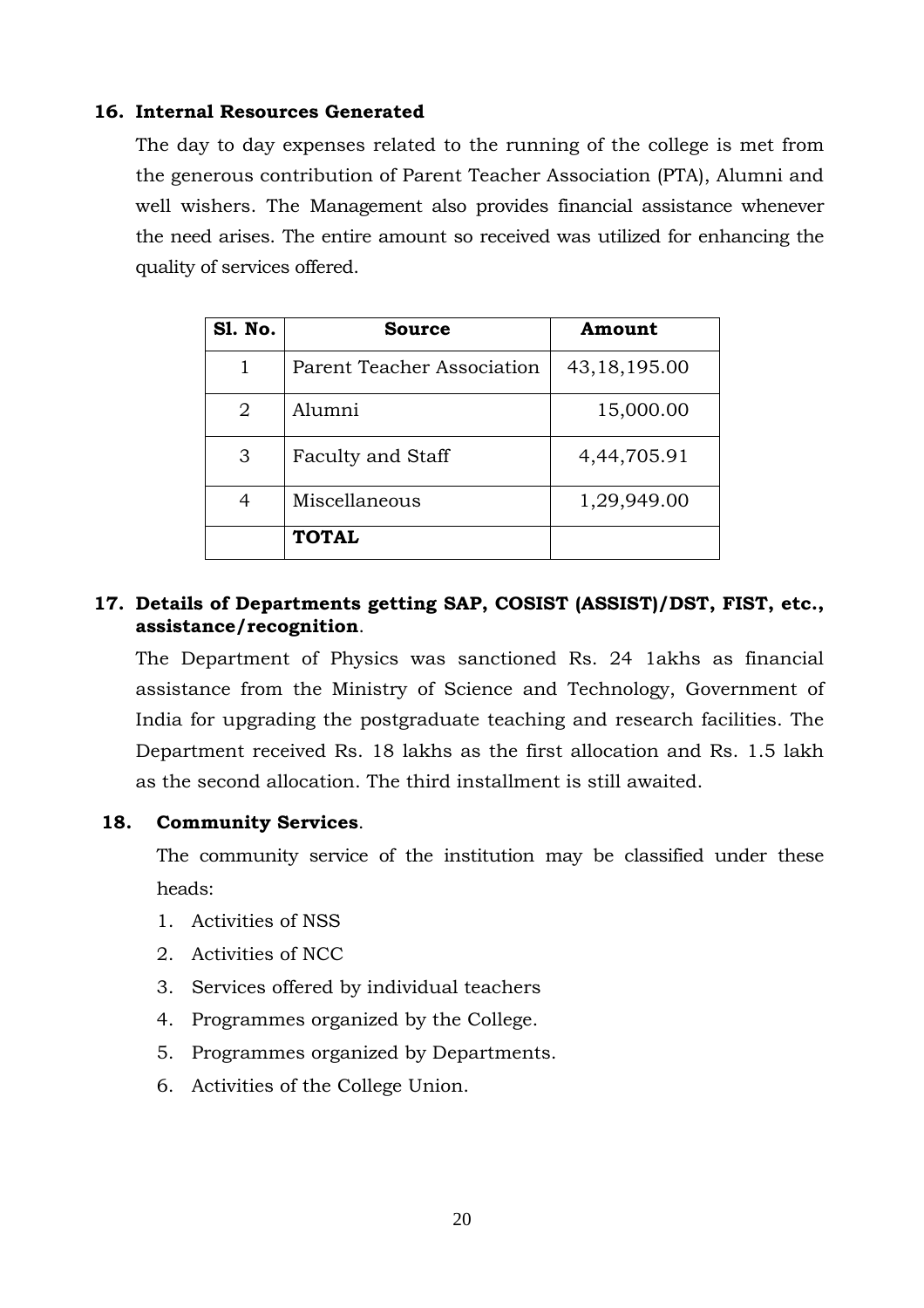#### **National Service Scheme & Red Ribbon Club**

The College has two National Service Scheme units. The activities for the year 2011-12 started with an orientation programme for the new volunteers on 13th August, 2011. NSS Trainers Smt. Ashi Sara Oommen and Smt. Raji R. led the orientation programme. Onam was celebrated in a befitting manner. Athapukkalam and Onappattu competitions were held and prizes were distributed to the winners. NSS Volunteers in association with the Red Ribbon Club has conducted a one day blood grouping campaign and the directory of blood group of all the students and staff members was updated. The volunteers donate blood to various hospitals as and when need arises. Twenty nine volunteers donated blood this year. A seminar of the topic "donate blood and save life" was conducted on 10th October, 2011. Dr. Suma Ann Ninan and Sri. Thomas Mathew led different sessions. A Diabetic Walk Campaign was organised on 3rd November, 2011 from Chengannur to Pandanad in connection with the 'World Diabetes Day'. Christian College NSS volunteers actively participated in the campaign, walking for close to 8 kms along with the Campaigners. World Environment Day, Independence Day, Red Ribbon Day, NSS Day and National Integration Day were also observed in a befitting manner.

Annual seven day camp of the National Service Scheme was held at Govt. VHSS, Mulakkuzha from December 26, 2011 to January 1, 2012 with camp theme 'Healthy Youth for Healthy India'. Sixty two volunteers and the two programme officers participated. The camp was inaugurated by Sri. P.C. Vishnunath M.L.A. An Ayurvedic Medical Camp and free medicine distribution was conducted on 30th December, 2011 in association with NSS Ayurvedic Hospital, Aranmula. Volunteers conducted a socio economic survey of ward III and ward IV of Mulakkuzha Grama Panchayath and the findings were handed over to the Grama Panchayath for their perusal and appropriate actions. The Gender Sensitization Workshop on 25th November, 2011 gave students an opportunity to express their understanding of gender and identified the issues around gender affecting their societies. A legal awareness seminar with special emphasis on the laws relating to protection of the Elderly was organized in Valiaparampu colony. Adv. Roy Philip led the session. The volunteers visited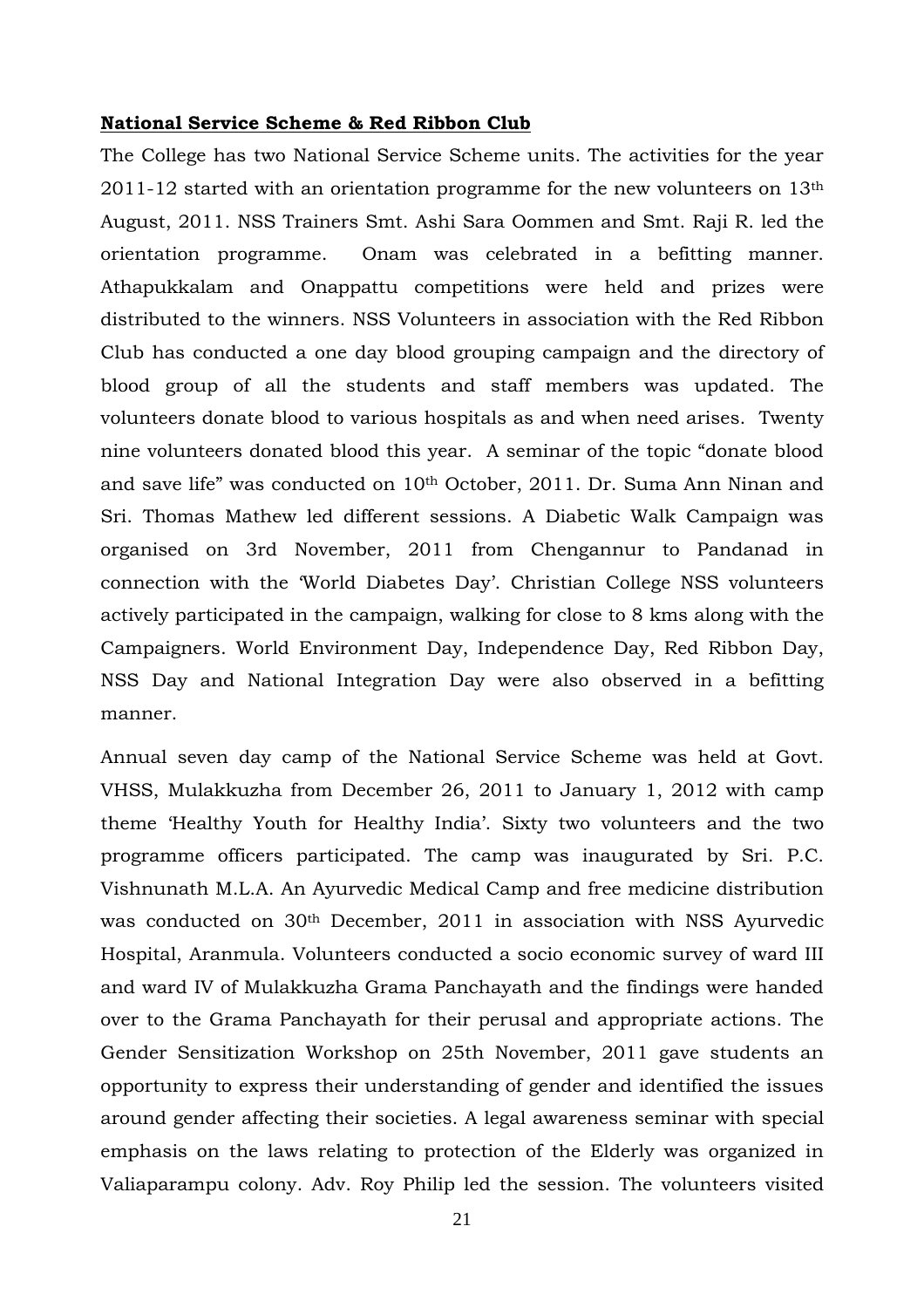'Snehadhara'-the home for mentally challenged children and 'Saranalayam'-the home for the aged. A Legal awareness class was also arranged on 11th January, 2012 under the auspice of NSS. Chengannur Taluk Legal Service Authority provided help by giving legal expert in leading the class. Renowned Adv. Dileep Kumar led the session.

Biji Abraham and Dr. Abhilash R. served as the Programme officers.

# **National Cadet Corps**

The total strength of the NCC unit is 50. Apart from the regular parades on Saturdays, cadets attended annual training camps. Fifteen cadets participated in the 10 day annual camp held at Parumala and five at Pandalam. A mini camp was organized at the college during 26 – 27 November, 2011 and provided weapon training to all the cadets of our college and the cadets of S. N. College, Ala.

Cadets participated in the marathon organized in connection with the National Youth Day on 12<sup>th</sup> January, 2012. In connection with the NCC Day, cadets visited an old age home in Chengannur and listened to the concerns of the inmates and distributed sweets. The cadets helped in cleaning the premises of the old age home also. This year 10 NCC cadets passed the C certificate examination and 16 cadets passed the B certificate examination. Another 13 cadets appeared for B certificate examination and 11 for C certificate examination and are awaiting the results. Jithin Babu, Under Officer participated in the All India Trucking camp held at Malayattoor from 23.12.2011 to 05.01.2012 and Jishnu Raveendran, Sergent participated the National Integrated camp held at Moovattupuzha from 23.12.2011 to 03.01.2012.

On the Republic Day 2012, Rt. Rev. Geevarghese Mar Athnatious Episcopa hoisted the national flag and gave the Republic Day message. Rt. Rev. Dr. Zacharias Mar Theophilus Suffragan Metropolitan, Manager of the college also attended the ceremony.

Hareesh S. served as the Senior Under Officer. Lt. Dr. Biju Thomas is serving as the NCC Officer.

# **Programmes Organized by the College**

The College organised a Mullaperiyar Solidarity Rally, on 8th December, 2011, in response to the social commitment the College has towards society. A team of 3 teachers and 30 volunteers also took part in the protest at Karinkulam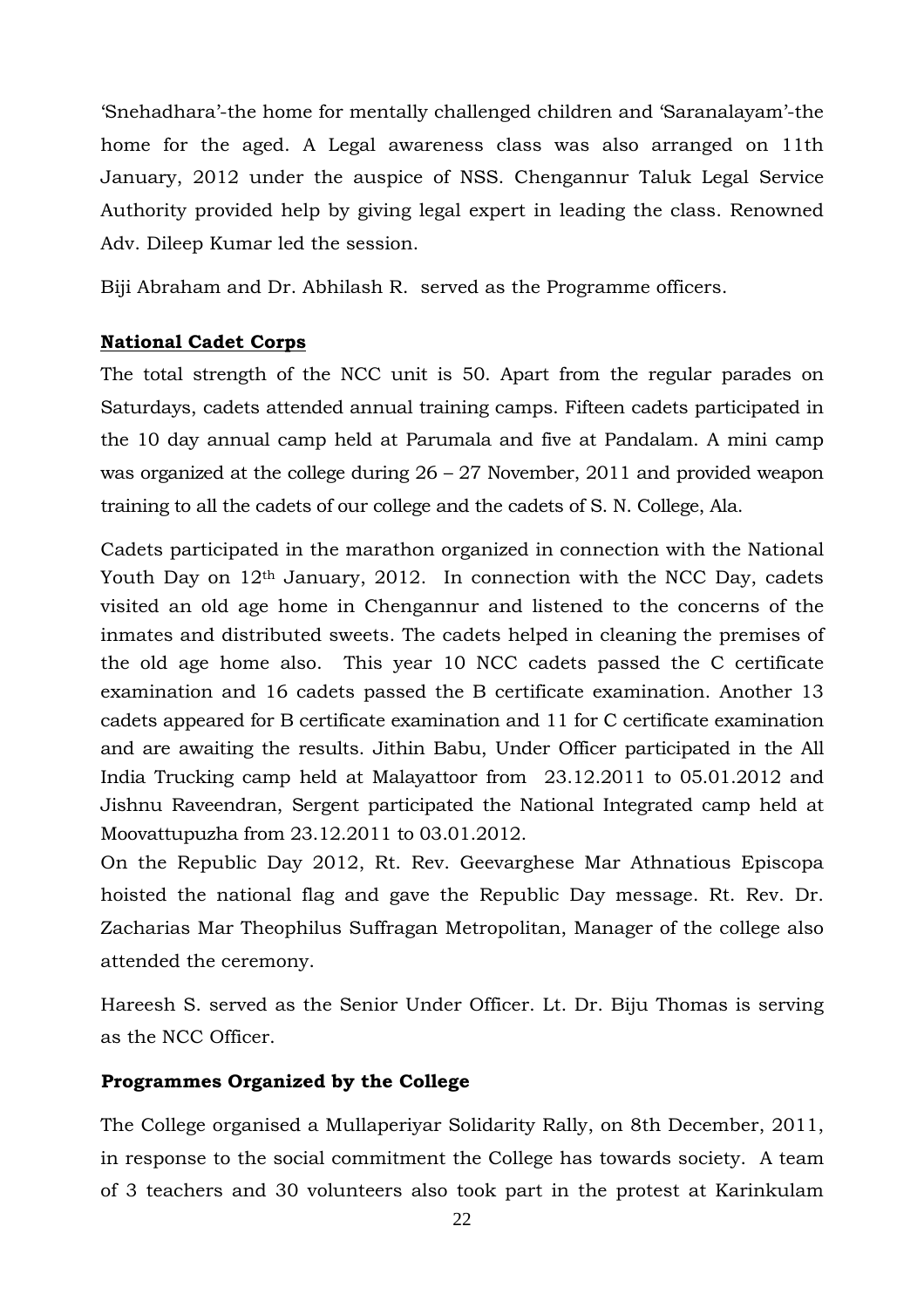Chappathu in Idukki district, near the Dam site. A discussion on the topic "Anna Hazare's Movement and Indian Democracy was organised in the College on 15th December, 2011by "Youth & Truth" , a Talk Show by Power vision TV channel.

## **Programmes Organized by Departments**

- The college-wise celebration of the International Year of Chemistry was inaugurated on 18th August 2011 by Prof. R. R. C. Varma in the meeting organized by the Department of Chemistry. A consortium of eight colleges headed by Bishop Moore College, Mavelikkara was constituted to arrange lectures in High Schools and Higher Secondary Schools to popularize Chemistry and three teachers of the Department of Chemistry gave lectures in nine Schools.
- A debate competition was organized on  $8<sup>th</sup>$  September 2011 by the Department of Zoology in connection with the Wild Week Celebrations on the topic "Man-Animal Conflict in Kerala". A documentary on Kudremukh National Park was also screened on the same day.
- Post Graduate Students of the Department of English conducted classes for the students of Relief Govt. L. P. School, Chengannur in connection with the outreach programme of the College. On 21st December, a Christmas celebration was arranged at the School and learning materials and sweets were distributed to them.
- The History Association organized a Quiz competition and paper presentation competition on 'Indian History and Culture' on 19th January 2012. A total of 19 teams participated in the quiz competition and 4 in the paper presentation competition.
- Intercollegiate Quiz and Paper Presentation competitions were organized by the Department of Economics on 27th January 2011. Many colleges participated. Trophies and cash prizes were distributed to the winners.

# **College Union**

College Union elections were conducted peacefully on 14.10.2011 and the office bearers took oath on 15th November, 2011. The inauguration of the College Union and Arts club was held on 23rd November 2011. Cartoonist Adv. S. Jithesh inaugurated the activities of the College Union and Vodafone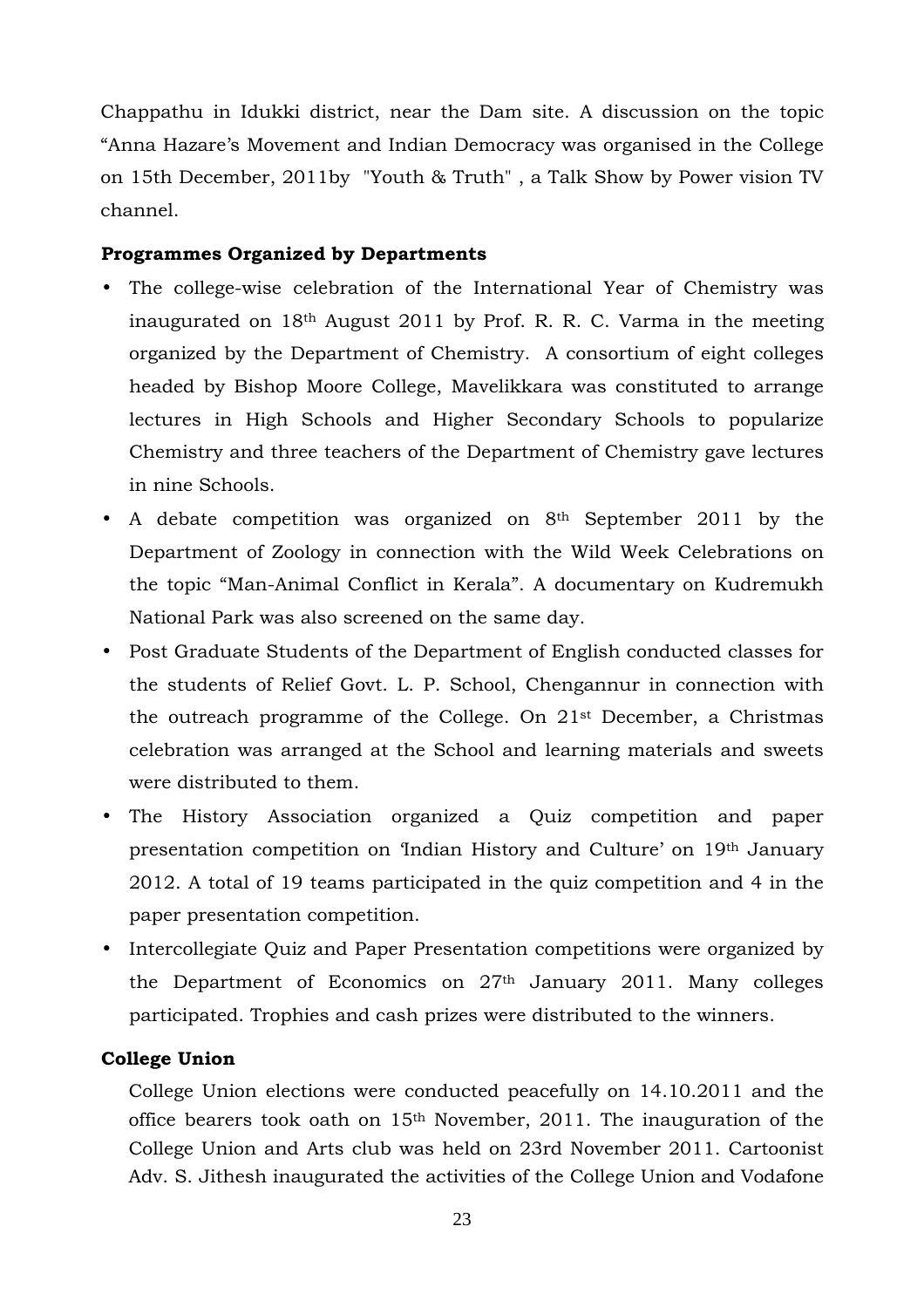comedy star fame Sri. Ullas Pandalam inaugurated the activities of Arts Club for the academic year 2011-2012. Union Chairman, Ajai Jobin Cherian presided over the function. Arts Festival was conducted on 10th February 2012. Dr. Rajan David served as the Staff Advisor to the College Union and Arts Club.

### **19. Teachers and Officers Newly Recruited**

Dr. Tiju Joseph Mathew (Physics), Dr. Teena Liz Luke (Chemistry), Dr. Anej Somaraj (English) and Mrs. Jolly Alex (English) were appointed as Assistant Professors and Mr. Liju Samuel, Mrs. Mercy Thankamma, Mr. Sunil Samuel and Mr. Sunil T. were appointed as Last Grade Servants against regular vacancies during the academic year.

#### **20. Teaching and Non-Teaching Staff Ratio**.

The present strength of the faculty members of the college is 56 including 2 Substitute Lecturers and 3 Guest Lectures. There are 33 members as nonteaching staff including 3 guest staff.

#### **21. Improvement in Library Services**

The library at present has a collection of 26600 volumes including text books and bound periodicals. It subscribes 70 periodicals and twenty journals. The library is fully automated and it offers Online Public Access Catalogue. Bar coded ID cards are also issued. INFLIBNET N-list facility is also provided. With this facility the college community can access 51,000 ebooks and 2100 e-journals. More students and faculty are requested to avail this facility. Six computers with internet search facility, duplex Photostat machine and 5 kVA UPS facility is provided in the library. All old and damaged book were rebound and revalued.

## **22. New Books/Journals Subscribed and their Value**

In addition to the existing stock of books, an amount of Rs. 5,26,429/- was spent on procuring Books and Journals during the academic year. Books of different subjects were purchased as per the decision of the Planning Board.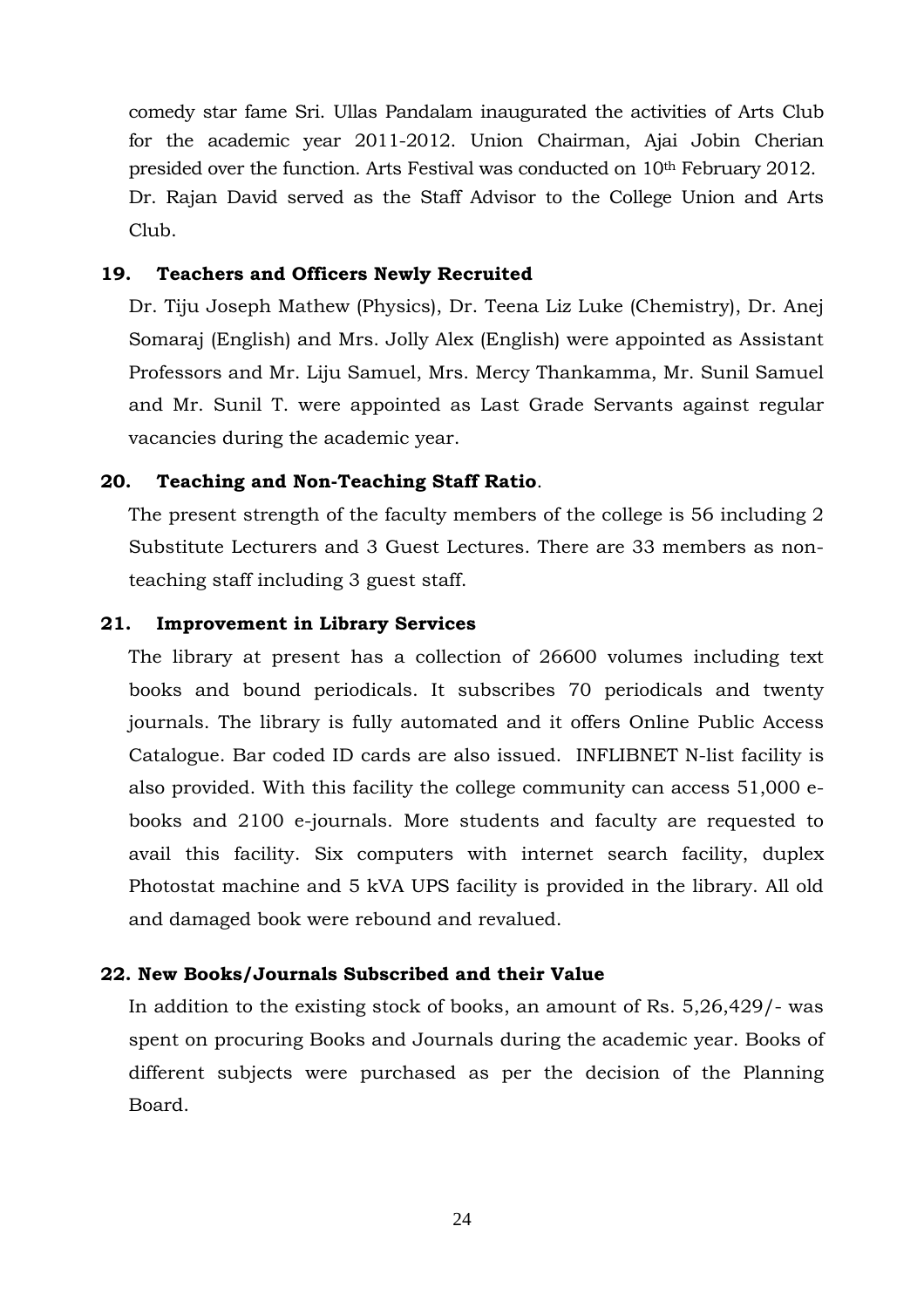## **List of Journals Subscribed and their Value**

| 1. | Economic and Political Weekly : |                | Rs. 3000.00 |
|----|---------------------------------|----------------|-------------|
| 2. | Corporate Environment           |                | Rs. 2800.00 |
| 3. | National Geographic             | $\ddot{\cdot}$ | Rs. 2375.00 |
| 4. | India Green File                | $\ddot{\cdot}$ | Rs. 1750.00 |
| 5. | South Asia Green File           | $\ddot{\cdot}$ | Rs. 1750.00 |
| 6. | Current Science                 | $\ddot{\cdot}$ | Rs. 1500.00 |
| 7. | Pramana                         |                | Rs. 750.00  |
| 8. | <b>Employment News</b>          | $\ddot{\cdot}$ | Rs. 700.00  |
| 9. | Electronics for You             | $\ddot{\cdot}$ | Rs. 500.00  |
|    | 10. Resonance                   |                | Rs. 500.00  |
|    | 11. Down to Earth               | $\ddot{\cdot}$ | Rs. 480.00  |
|    | 12. Journal of Material Science | $\ddot{\cdot}$ | Rs. 400.00  |
|    | 13. Journal of Bioscience       | $\ddot{\cdot}$ | Rs. 400.00  |
|    | 14. Journal of Chemical Science | $\ddot{\cdot}$ | Rs. 400.00  |
|    | 15. Journal of Earth Science    | $\ddot{\cdot}$ | Rs. 400.00  |
|    | 16. Sadhana                     |                | Rs. 400.00  |
|    | 17. Journal of Astrophysics     |                | Rs. 300.00  |
|    | 18. Journal of Genetics         |                | Rs. 300.00  |

# **23. Courses in which student assessment of teachers were introduced and the action taken on student feed back**

The college is following a system of general feedback collected through printed questionnaires. The data was consolidated and was used for formulating future plans and making changes in existing practices. The data was made available to all the faculty members and suitable measures for improvements were suggested.

#### **24. Unit Cost of Education in Rupees**

Undergraduate students hailing from families having an income less than Rs.25,000/- per year and PG students from families having an income less than Rs.42,000/- per year are eligible for fees concession as per the Kumara Pillai Commission Report. They have to remit only the caution deposit which is reimbursed as and when the student leaves the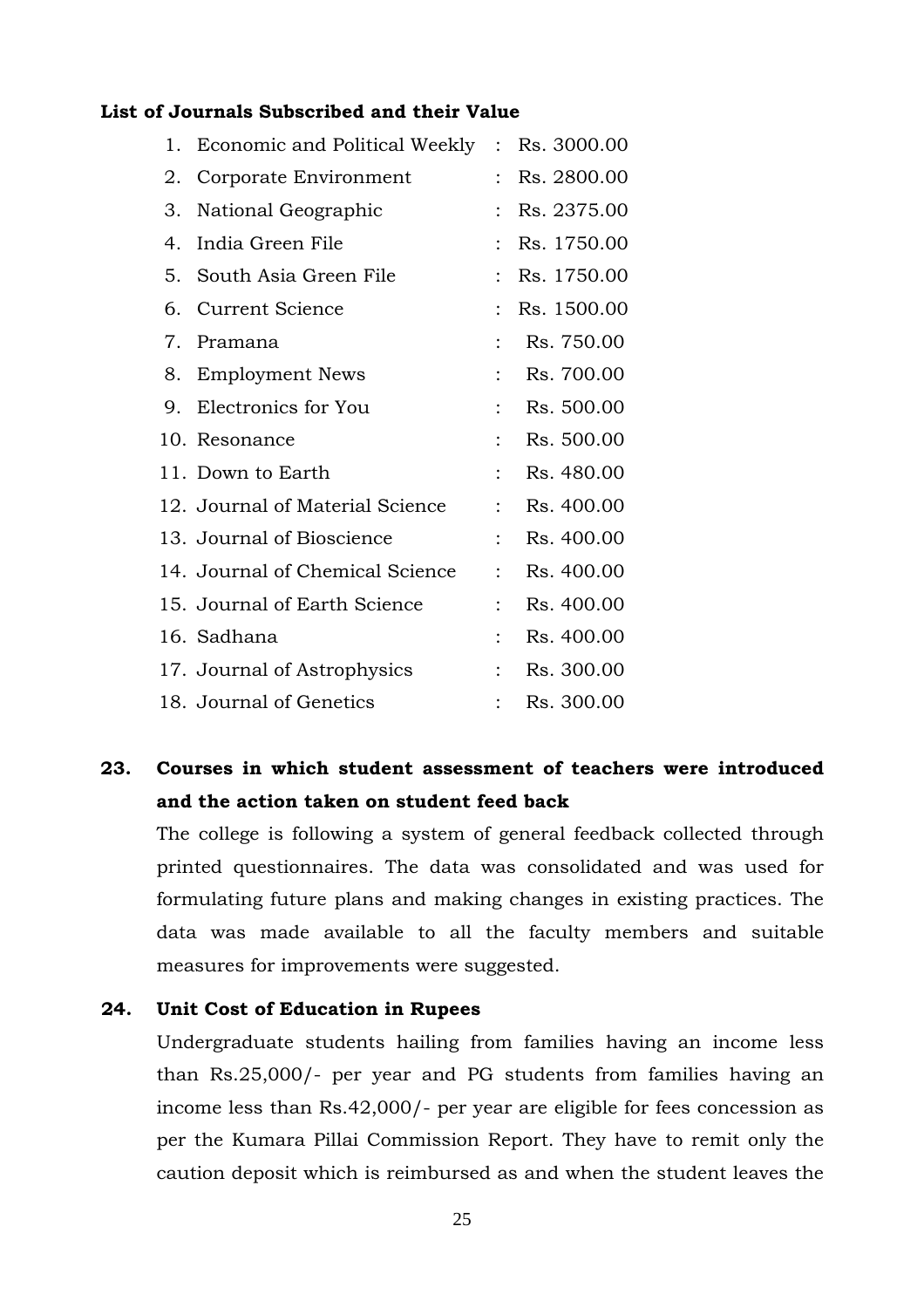institution. SC/ST students are also exempted from the payment of fees. They receive a lump sum grant and monthly allowances which amounts to Rs. 4000/- per year.

Since Christian College Chengannur is a Government aided college, the salary of teaching and non teaching staff is provided by the Government of Kerala. All other expenses related to the operation of the college are provided by the management with the help of parent teacher association, alumni, well wishers etc. The cost of education per student [including Government and Management share] works out to be Rs. 43,104/- per year.

| Class                                             | <b>Amount (Rs)</b> |  |  |  |
|---------------------------------------------------|--------------------|--|--|--|
| I <sup>st</sup> Year Chemistry/Physics            | 2,602.00           |  |  |  |
| Ist Year Botany/Zoology                           | 2,700.00           |  |  |  |
| I <sup>st</sup> Year Mathematics                  | 2,420.00           |  |  |  |
| Ist Year History/ Economics/English               | 2,320.00           |  |  |  |
| IInd Year Chemistry/Physics                       | 1,605.00           |  |  |  |
| IInd Year Botany/Zoology                          | 1,705.00           |  |  |  |
| II <sup>nd</sup> Year Mathematics                 | 1,425.00           |  |  |  |
| I <sup>nd</sup> Year History/ Economics/English   | 1,325.00           |  |  |  |
| III <sup>rd</sup> Year Chemistry/Physics          | 1,515.00           |  |  |  |
| III <sup>rd</sup> Year Botany/Zoology             | 1,515.00           |  |  |  |
| III <sup>rd</sup> Year Mathematics                | 1,335.00           |  |  |  |
| III <sup>rd</sup> Year History/ Economics/English | 1,335.00           |  |  |  |
| I <sup>st</sup> Year Analytical Chemistry/Physics | 3,750.00           |  |  |  |
| I <sup>st</sup> Year Economics/English            | 2,850.00           |  |  |  |
| IInd Year Analytical Chemistry/Physics            | 2,690.00           |  |  |  |
| IInd Year Economics/English                       | 1,790.00           |  |  |  |

# **25. Computerization of administration and the process of admissions and examination results, issue of certificates**.

The admission process was computerized and rank lists for various courses were prepared by a centralized process. Only internal examinations are conducted by the college and the marks for continuous assessment are forwarded to the University. This process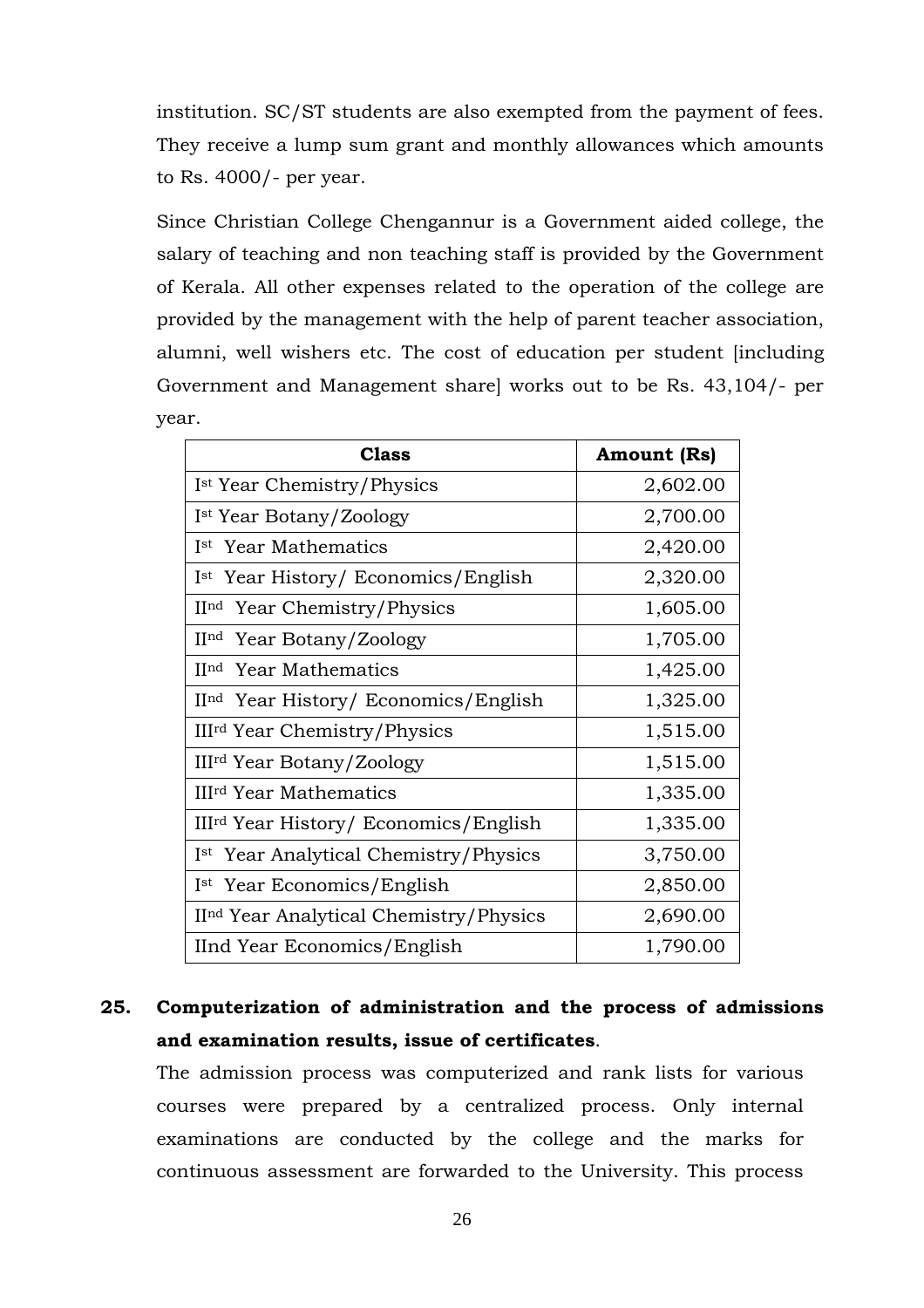is computerized. The final examinations are conducted by the University and the results are published by the University. The mark lists and certificates are also issued by the University.

# **26. Increase in Infrastructural Facilities**

Most of the plans conceived at the beginning of the year were accomplished. The following major infrastructural expansions were undertaken by the institution during the year.

- The renovation of the Auditorium was completed. The renovation of the Chapel and the construction of the air conditioned seminar hall was also completed.
- The road in front of the main building was renovated by laying pavers. Two parking spaces were constructed with a parking facility of 20 four wheelers and 60 two wheelers.
- A full fledged English Language Laboratory with 15 computers and two 5 KVA UPS was set up with the help of the funds provided by Prof. P. J. Kurien M.P. under the MP lads Scheme. Software was purchased and installed using UGC funds. Thanks are due to Prof. P.J. Kurien M.P. and to the U.G.C.
- The Medicinal Garden was expanded with the help of UGC and Management Funds. Rare medicinal plants were planted in the Garden.

# **27. Technology up-gradation**.

The computerization of admission procedure created an atmosphere for the acceptance of new technologies. The change towards student centered teaching methods has necessitated the incorporation of the use of electronic gadgets in teaching. More and more teachers are using ICT enabled technology for lesson planning and preparation of notes. PowerPoint presentation and use of LCD is gaining more favorable reception among the teaching community.

The Staff salary bills were previously hand-written and submitted to the Office of the Deputy Director of Collegiate Education (DDE). A new software *SPARK* was introduced by the Government of Kerala. Christian College was the first from among Kerala University Colleges to use the software to claim staff salary.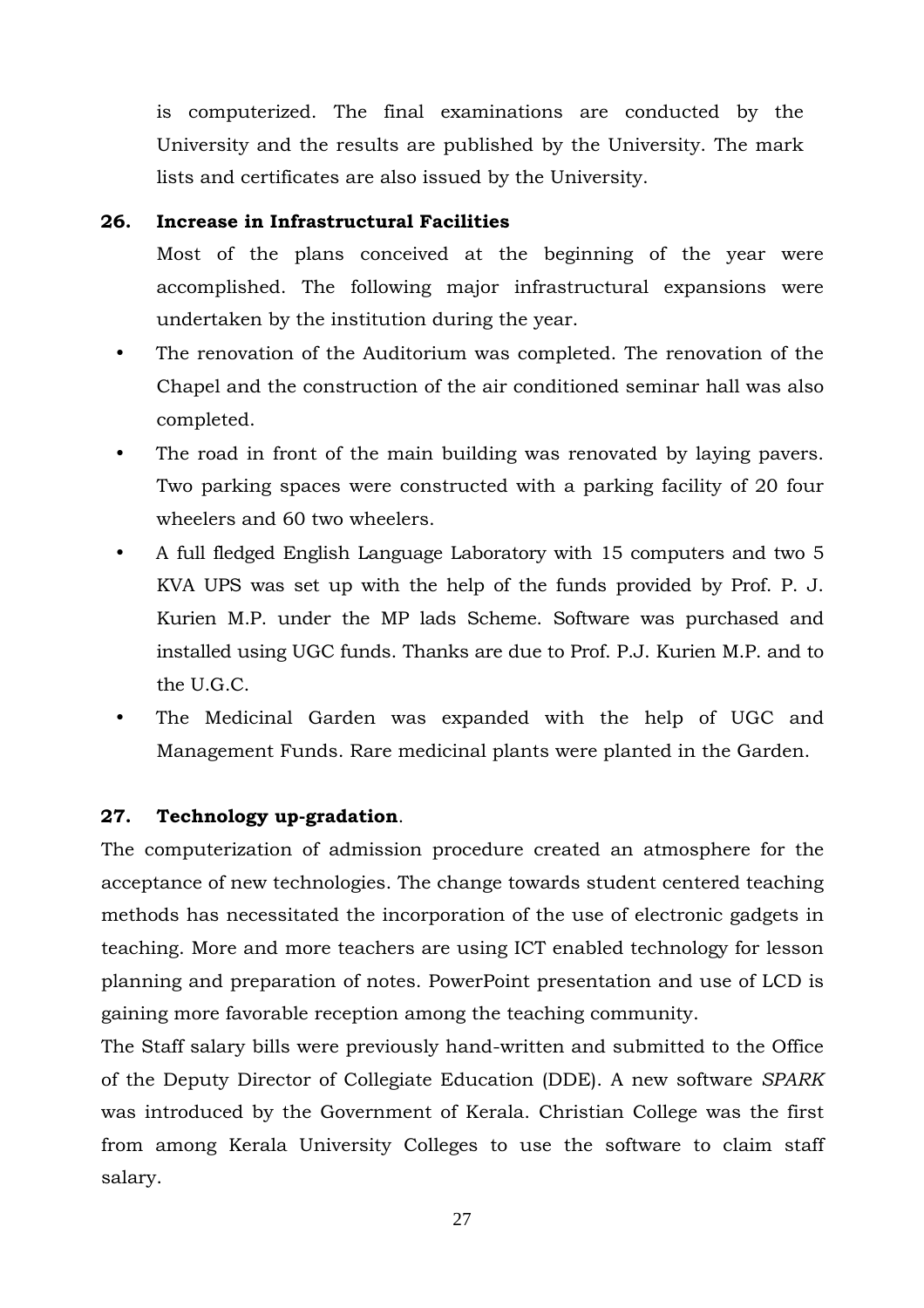## **28. Computer, internet access and training to teachers and students**.

Computers and internet access are available in all Departments. The computer centre offers two types of courses viz., courses to provide basic information regarding the use of computer and courses intended to provide advanced level learning to those who have basic knowledge in computer programming and usage. A full-fledged English Language Laboratory with 15 computers and two 5 kVA UPS was set up with the help of the funds provided by Prof. P. J. Kurien M.P. under the MP lads Scheme. Software was purchased and installed using UGC funds.

#### **29. Financial Aid to Students**

#### *a. Parent Teacher Association*

Financial assistance for weaker section in the form of scholarships is provided by the PTA of the college. Meritorious students and rank holders were awarded with scholarships.

#### *b. Alumni Association*

Merit scholarships are provided by the Alumni association for outstanding students in each subject in the Undergraduate and Postgraduate courses. During the academic year, an Alumni sponsored laptop with latest technology was provided to a deserving student from II PG (Physics)

## *c. Endowment and Scholarships*

Twenty students were awarded UGC merit cum means scholarship, three students received University Merit Scholarships, three students received Indira Gandhi P.G. Single Girl Child Scholarships, six students received the Muslim Girl Scholarship and two students received Higher Education Scholarship. Thirty one Endowments/prizes/Scholarships have been instituted by the management, faculty and well wishers to help financially backward students as well as to reward top scorers.

## *Staff Association*

The association of teaching staff also provides financial assistance to various students based on need and merit. The College Noon Meal programme is sponsored by the Staff and Alumni.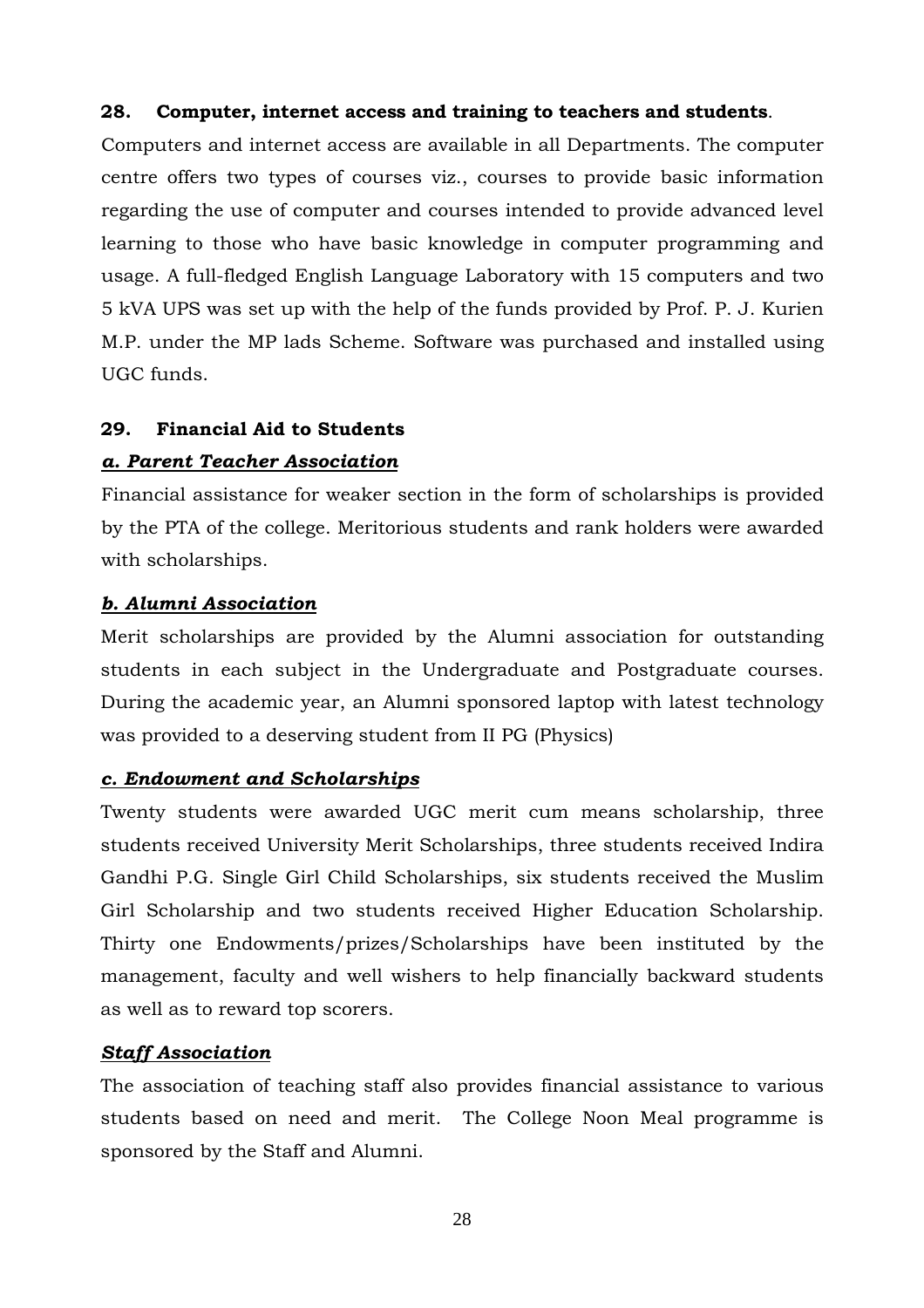#### **30. Activities and Support from Alumni Association.**

The Annual get together of the Alumni Association was held on 26th October 2011, the Deepavali day. The meet was inaugurated by Mrs. S. Sarika Devi, Hon. District and Sessions Judge, Kollam and former student of the college. Dr. M. P. Rajan, former student and Scientist IISER, Thiruvananthapuram delivered felicitations. Sri. R. Rajesh MLA, Sri. Saji Cherian (Kerala University Syndicate Member), Sri. George Varghese (Headmaster, MGMHSS, Tiruvalla andKerala State Teachers Awards Winner), former students of the College and Kum. Meera Venugopal, II B.Sc. Physics student and winner of Kairali T. V. "Mambazham" Reality Show were felicitated. The staff members who retired on 31.03.2011 were also honoured. A good number of former teachers and students attended the function.

The display of the painting works of Sri. Asokan Karakkad ,former student of the Collegewas held on 26th and 27th October 2011.

Different chapters of the Alumni are functioning well. The Kuwait chapter and UAE chapter have donated an amount of Rs.12000/- and Rs.6000/ respectively as awards to the first year Degree and P.G. students.

## **31. Activities and Support from PTA**

The Parent Teacher Association has been always a source of support and inspiration for the college. Class wise PTS meetings organized played a vital role in setting the general discipline on the campus. Special thanks are due to Mr. K. Thomas Mammen, P. T. A. President, Prof. M. K. Thomas and Prof. Ajith Verghese George, Secretaries, and the executive committee members for the valuable services rendered by them for the uplift of the college.

#### **32. Health Services.**

The health care of the students is closely monitored and the college administration takes all necessary steps to provide clean water, bathroom and toilet facilities etc to the students. In order to provide hygienic drinking water, water purifiers were provided in all floors of the main building. In association with nearby hospitals several health awareness programmes were organized in the reported year. The students use the multi gymnasium regularly. A fully furnished restroom is provided for the girl students. The college has arranged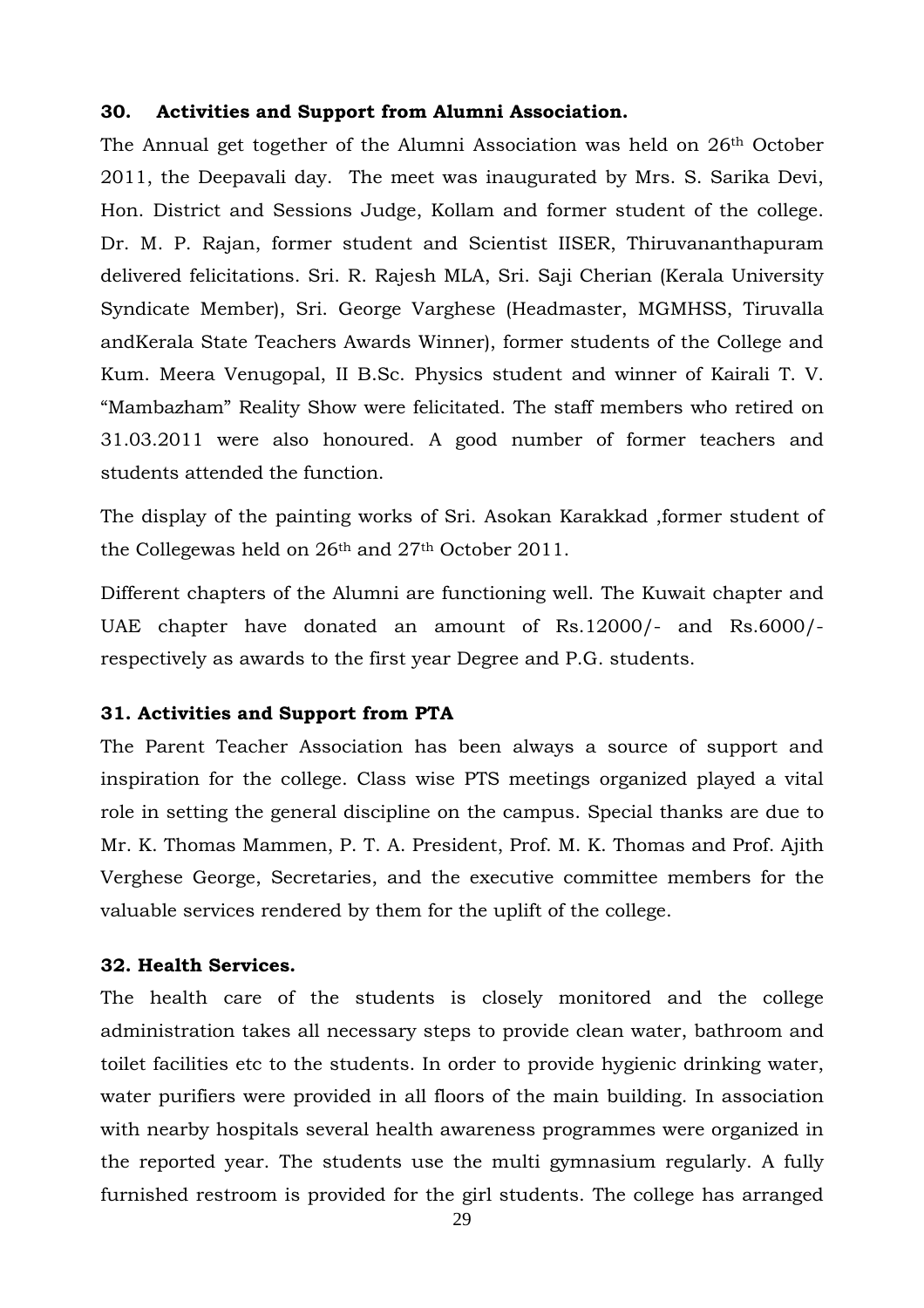councilors for the providing adequate guidance and counseling for needy students. Dr. Kurivilla George, alumni of the college is available for the urgent medical care of the students.

#### **Hostel Facilities**

Women's Hostel with an intake capacity of 85 currently accommodates 38 students. Rev. Josemon J. and Rev. Jinu John led counseling classes on every first and third Thursdays of each month for the inmates. Men's hostel with an intake capacity of 20 is now accommodating 8 students.

#### **33. Performance in Sports Activities**.

Football, Cricket (Men & Women), Shuttle Badminton and Table Tennis, Judo, Wrestling and Taekwondo (Men & Women) teams participated in the Kerala University Inter Collegiate Tournaments. Cricket team (Women) was the runnersup. Our five students, Souparnika Santhosh (III B. Sc. Zoology), Ambily K. K. (III B. A. English) and Premaletha K. (III B. A. English), Vishnu Priya S. (II B. A. History) and Tintu Joseph (I B. A. Economics) were selected to the Kerala University Women Cricket team. They played for the University in the Interuniversity Women's Cricket tournament held at Pondicherry. Four of our students Souparnika Santhosh, Ambily K. K., Premaletha K., and Deepthi Mariam Alex (II B.Sc. Zoology) represented Alappuzha District in the under 22 category and five students Vishnu Priya S., Tintu Joseph, Surya S. (II B. A. History) and Ligi Devassia (I B. A. Economics) represented Alappuzha District in the under 19 category in the State Championship. Souparnika Santhosh was selected to the Kerala State Senior Women's Cricket team and she played the interstate tournaments at Trivandrum, Goa and Chennai. Vishnu Priya S. represented the Kerala State under 19 category.

Nazim A. (II B. A. Economics) secured third position in the intercollegiate Judo Championship in the above 90 Kg category. Taekwondo Men & Women teams participated in the District Championship and the women team was the winners. Nazim A. the District Champion in the above 85 Kg category participated in the Open Nationals held at Bangalore. In the intercollegiate championship Nazim A. secured silver medal in the above 85 Kg category.

The college Annual Sports was held on  $10<sup>th</sup>$  February, 2012 on a house-wise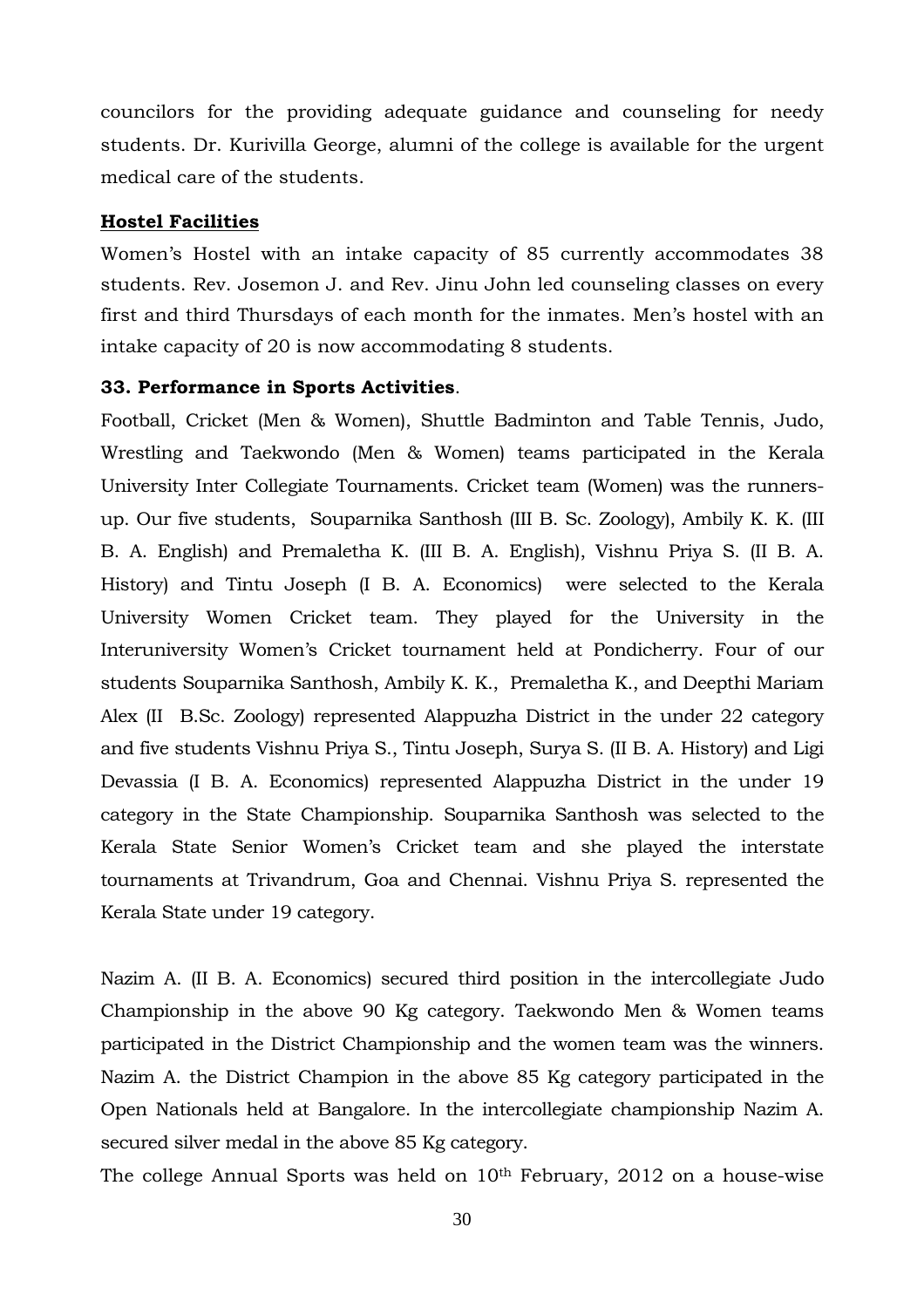basis. The flag was hoisted and the meet was opened by Prof. Kurian Thomas, Principal, Bishop Moore College, Mavelikkara. Red House secured the overall Championship in athletics. Renju V. K., I B. A. History and Vishnupriya S. (II B.A. History) were the individual champions. Inter house games championships were also conducted. Yellow house won the shuttle badminton and cricket championships and Green house won the football championship. Yellow House secured the overall Championship in Games. Prof. Ruby Mathew (Physical Education Lecturer), Prof. Mathew Varghese (General Convener) and the teachers who are in charge of the houses deserves appreciation for the pain they have taken for the smooth conduct of the annual meet.

Prof M. D. John memorial intercollegiate shuttle badminton tournament for staff was conducted on 19th January 2012.The tournament was inaugurated by Sri. Jogy Cherian, Treasurer of the College. Marian College, Kuttikanam won the championship.

## **34. Incentive to Outstanding Sports Students**.

The college annual sport was conducted on 10<sup>th</sup> February, 2012 in which outstanding sports persons were honored. Financial help was given to sports and athletic students coming from BPL families. The University also provided Allowances to students for attending University matches.

#### **35. Student Achievements and Awards**

Ms. Meera Venugopal, II B.Sc. Physics student and winner of the acclaimed reality show 'Mambazham' of the Kairali Channel won the first prize for Malayalam recitation at the Kerala University Youth Festival. The College Mime team consisting of Jishnu Raveendran, Jesson Varghese, Jopy P. John, Ganesh R., Bibin K. Midhun M. Madhu and Graison N. Sam also won first prize in the Kerala University Youth Festival. The College received the overall 4th position in Kerala University. The students of the English Department prepared a documentary on 'Historically Important Sites in Chengannur'.

The college maintained its tradition of securing very good results in the University Examinations of April-May 2011 for almost all subjects. The results are as follows:

31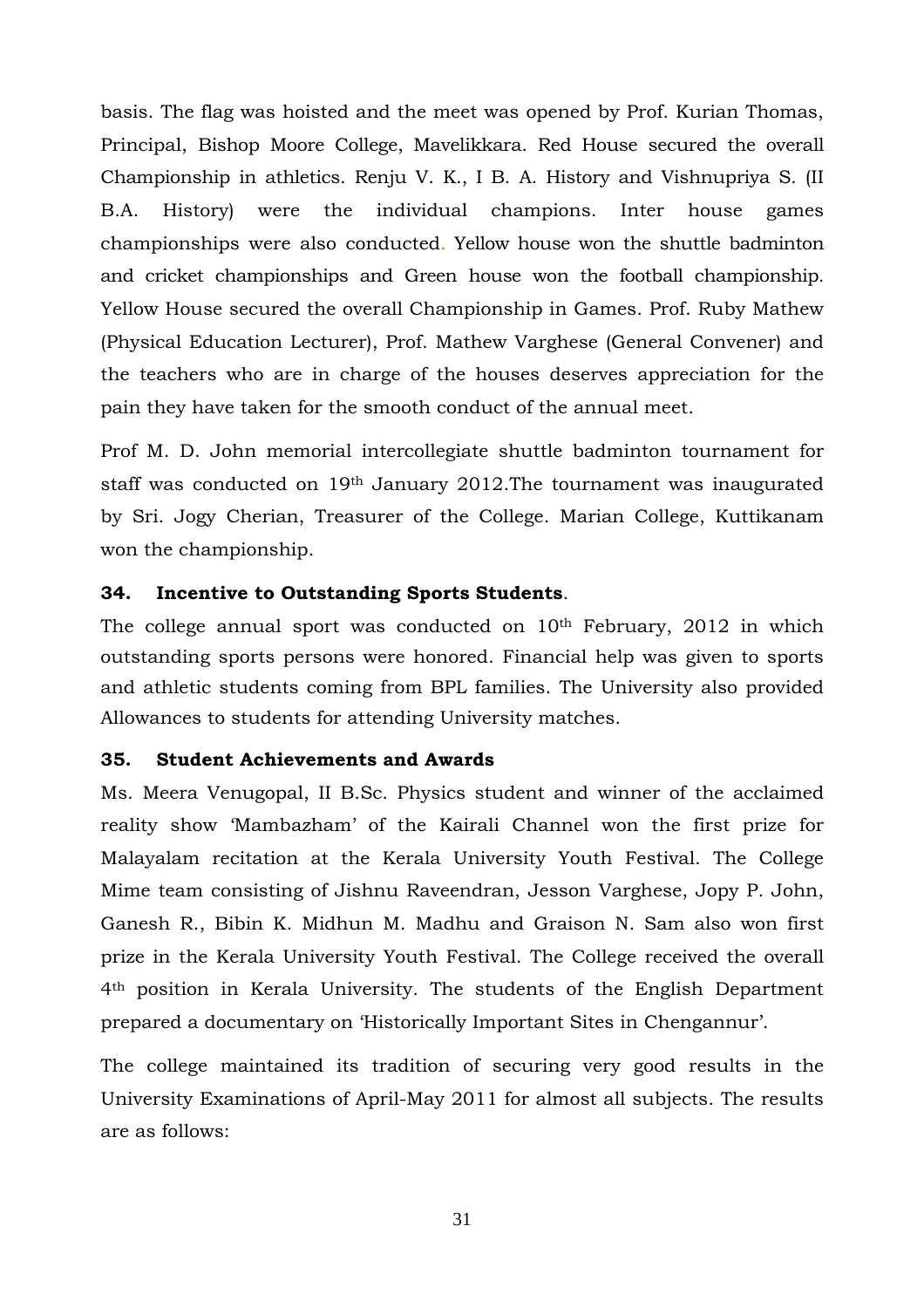## **Degree Results**

| Subject     | Total    | First | Second | Third          | Total | $\frac{0}{0}$ |
|-------------|----------|-------|--------|----------------|-------|---------------|
|             | Appeared | Class | Class  | Class          | Pass  | of Pass       |
| Mathematics | 24       | 12    | 3      |                | 22    | 91.66         |
| Physics     | 21       | 10    | 4      |                | 15    | 71.42         |
| Chemistry   | 18       | 5     |        | 3              | 9     | 50.00         |
| Zoology     | 30       | 13    | 4      | 6              | 23    | 76.66         |
| Botany      | 26       |       | 7      | $\overline{2}$ | 15    | 38.46         |
| English     | 27       | 2     | 4      | 16             | 22    | 81.48         |
| Economics   | 42       |       | 11     | 16             | 28    | 66.66         |
| History     | 34       | 2     | 3      | 26             | 31    | 91.17         |

## **PG Results**

| Subject            | Total    | First | Second | Third | Total | $\%$    |
|--------------------|----------|-------|--------|-------|-------|---------|
|                    | Appeared | Class | Class  | Class | Pass  | of Pass |
| English            | 16       |       |        |       | 15    | 93.75   |
| Economics          |          |       |        |       | 10    | 90.90   |
| Physics            | 13       | 10    |        |       | 13    | 100     |
| Anal.<br>Chemistry | 12       |       |        | 5     | 12    | 100     |

Internal Examinations for continuous evaluation were conducted as per schedule for the under graduate and post graduate students and progress cards were issued.

## **36. Activities of the Guidance and Counseling Unit**

Counseling unit was actively functioning during the current academic year. Counseling classes were arranged for the new comers. Rev. Josemon J. and Rev. Jinu John, who were in charge of the student's ministry, visited, inspired and motivated the students regularly. Trained teachers also helped the students in sharing their personal problems and needs. A talk on 'Cancer Prevention' was held on 30th January 2012 for all the students. Dr. P. J. Joseph, former Radiation Safety Director, Government of Kerala was the resource person. Dr. Desy P. Koruthu functioned as the coordinator.

# **37. Placement Services Provided To Students.**

Career Guidance and Placement cell is functioning effectively in the college. Constant training and Counseling was given to students for appearing various competitive examinations and campus recruitment drives. Various seminars on Career opportunities, coaching on various aspects like "How to prepare the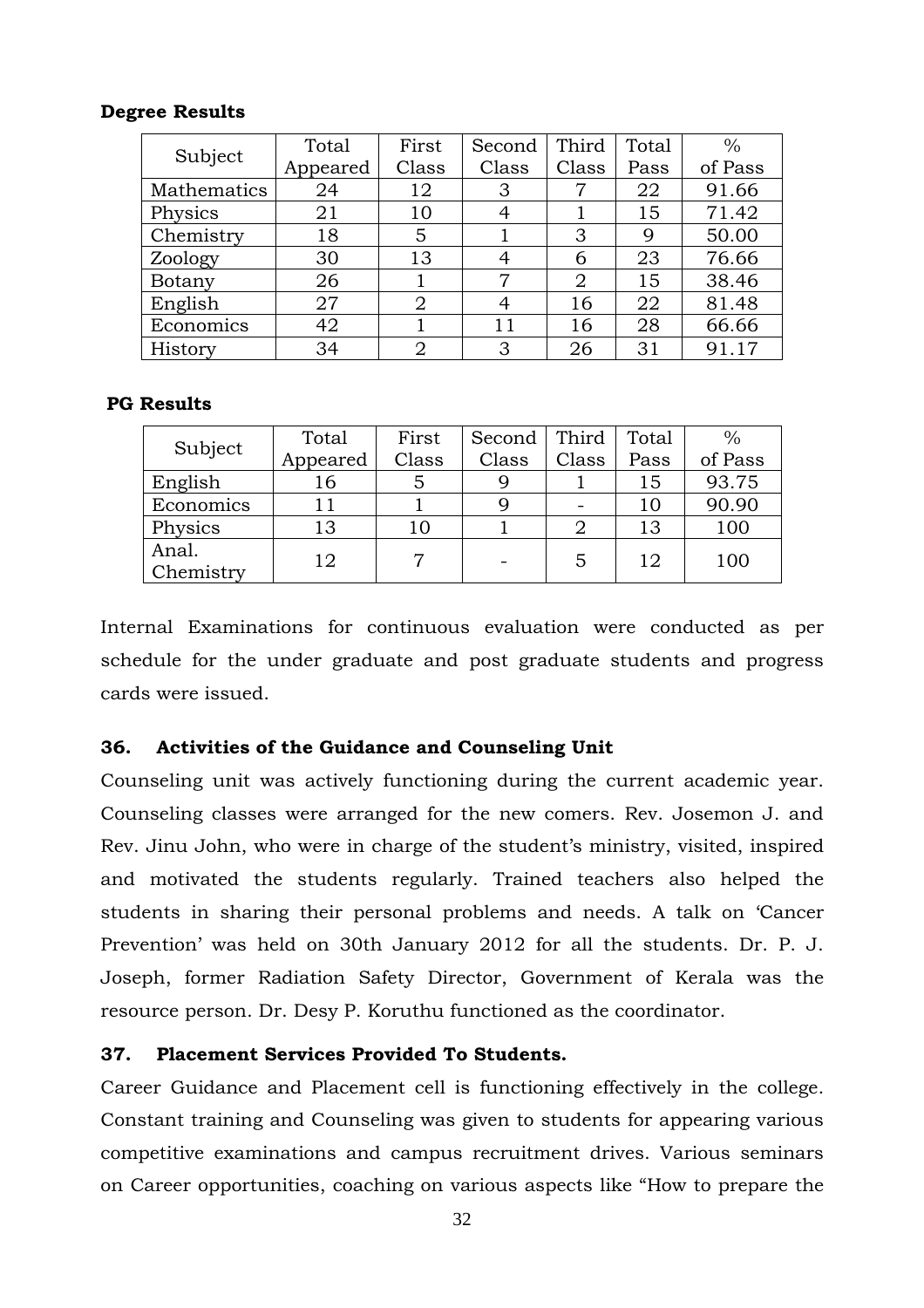CV, "Facing the interview board", personality development programme etc. were arranged. Various organizations like Eureka Forbes, Gokulam, Franklin, Wipro, ACL, NIIT etc. visited the college and conducted various promotional and motivational classes. Different Campus placement drives were also conducted and 16 students were selected through such drives. Job opportunities and campus recruitment drives were advertised or displayed through proper notices and brochures. Prof. Mathew Varghese served as the Placement Officer.

# **38. Development Programmes for Non-teaching Staff**

The computer lab has been providing free training in computer basics to non teaching staff. Six of the office staff members are now well versed in computer operations.

# **39. Best Practices of the Institution**

- Every academic year starts with a staff retreat. Curricular and co-curricular activities to be implemented, goals to be achieved and methods to be adopted are discussed and finalized in the meeting. Thus democratic procedures are followed at every stage of development of the institution,
- An induction programme is held for the freshers at the beginning of their academic year to provide a general awareness of the institution, the nature of curriculum, the tradition and discipline of the institution and its vision and mission. This induces in them an urge to be studious in all their academic pursuits right from the beginning of their programme,
- The interaction of the Manager with members of the faculty of each department and students accentuates the drive towards academic excellence and motivates them to partake in the process actively,
- The association of the institution with KSCSTE for student projects generate a keen interest in research among students,
- The Noon meal programme is continuing this year also,
- Activities of N.S.S. and N.C.C. that link the curriculum with social realities and helps promote social commitment among students. The classes arranged on legal awareness, AIDS, road safety, blood donation and cancer awareness generate civic consciousness and help them to imbibe social values,
- Seminars, exhibitions, study tours and visits to forests and ecologically